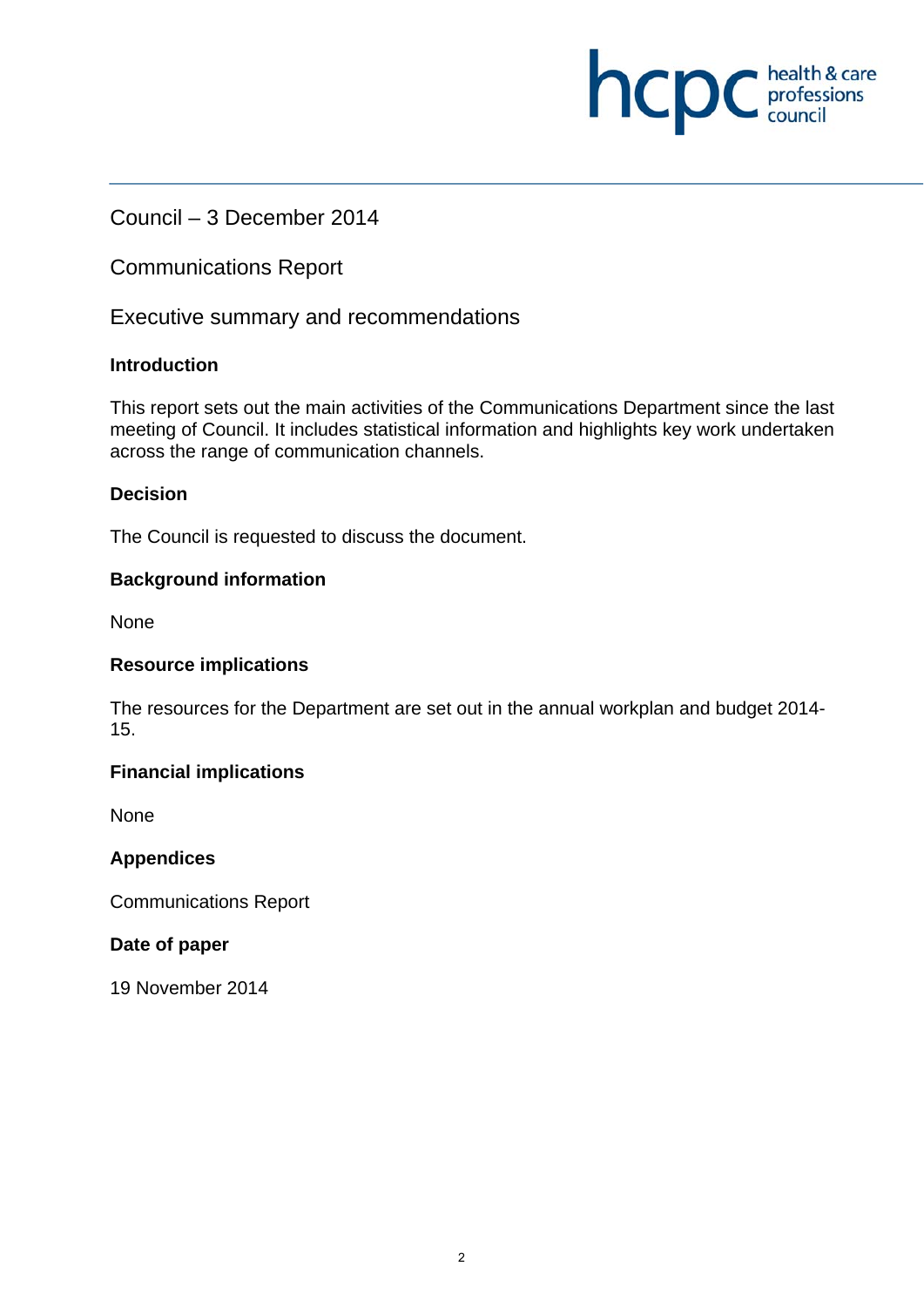# Communications – management commentary

#### **Events**

**Exhibitions**: We attended the Care Show in Birmingham in November, where we spoke to over 100 care home managers and domiciliary workers during the two days of the exhibition.

**Meet the HCPC events:** We met more than 100 registrants in Newport on 2 October and are currently planning our next event which will be in Royal Leamington Spa in February 2015.

**Employer events**: We met with around 30 employers in Belfast on 11 November and are currently working on the content for our next event in Leeds in early 2015.

**Education seminars**: We have completed our series of eight Education seminars. Over 230 education providers were briefed on topics which included Social Work and AMHP programmes and the new service user and carer involvement standard.

**Stakeholder events**: We held a workshop for delegates attending the IAMRA conference on Monday 8 September.

**Talks and presentations**: Talks in this period have included:

- HCPC's standards for cpd at: South West Region British Association Occupational Therapy Conference, Taunton on Tuesday 14 October; St Helier, Jersey on Tuesday 21 October; and The OT Show, Birmingham on Wednesday 26 and Thursday 27 November; and
- HCPC's professionalism research at the Bridgewater Community Healthcare NHS Trust Professional Symposium on Wednesday 19 November.

## **Media**

**Media responses and monitoring**: We provided responses to enquiries from the Daily Mail and BBC Norwich about two separate paramedic issues and also The Guardian about negative registers. We also produced a reactive statement in response to the Education Secretary's announcement at the NCAS conference of various social worker initiatives.

**Articles**: The following articles have been placed.

- The Guardian Social Care Network published an article by Anna van der Gaag and Robert Templeton on how to renew and if you are audited.
- We placed an article from Anna Lubasinska on to the Chartered Society of Physiotherapy website about guidance on EU residents working in the UK on a 'temporary and occasional' basis.
- We secured an article in Locum Today from Kelly Holder about the fitness to practise process in relation to locum social workers.
- We responded to an article in Community Care about a social worker being suspended for presenting a risk to service users that was reported as a failure to manage caseload. This led to a request to write an article on caseloads in relation to the fitness to practise process. We are waiting for this to be published.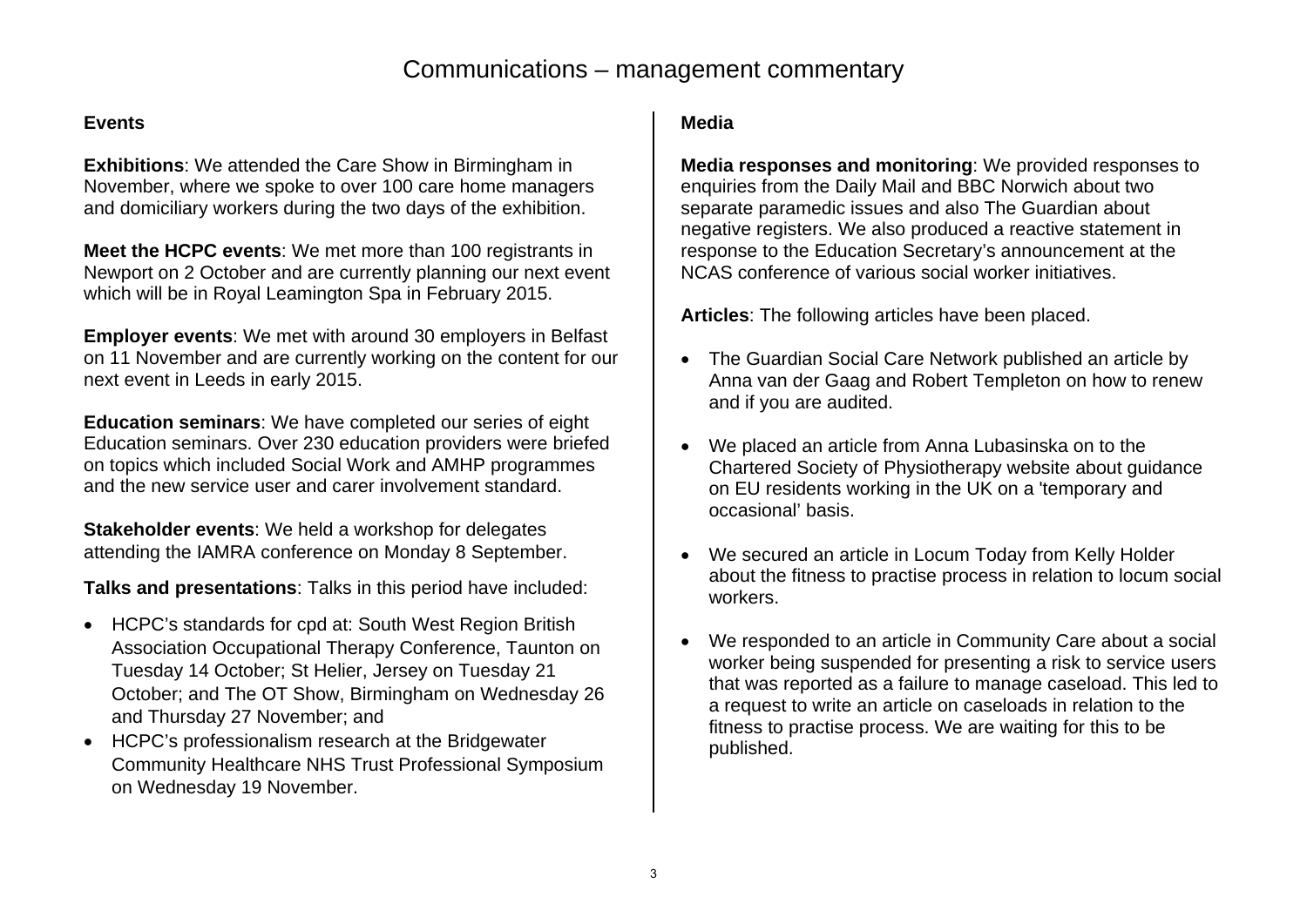## **Publishing**

**Publications**: During this period we published:

- Information for nursing and care home managers flyer (distributed at the Care Show on 4–5 November 2014);
- Fitness to practise annual report 2014 (published 28 November 2014); and
- updated Standards of proficiency for biomedical scientists and clinical scientists (published 1 December 2014).

**HCPC In Focus**: The October edition included a registration renewal reminder for operating department practitioners and social workers in England, the improvements to service made as a result of the customer feedback survey, information on our consultations, partner recruitment opportunities and events.

## **Parliamentary**

**Parliamentary monitoring**: Activity in this period has included:

- 5 November: Labour MP for Oxford East, Andrew Smith, has led a Westminster Hall debate on care workers. MPs from across the House spoke on a range of issues around adult social care. In his opening remarks Andrew Smith MP called for Government to regulate the adult social care workforce, highlighting our proposals for a suitability scheme for adult social care workers.
- 7 November: Member of Parliament for Stafford, Jeremy Lefroy, has had his Private Members Bill read for a second time in the House of Commons. The Bill makes a number of

provisions to improve patient safety, including clauses which seek to give regulators of health and social care professionals an overarching objective of public protection. The Bill was passed without division and now moves to Committee Stage.

• 18 November: Shadow Health Minister, Lord Hunt, asked two questions regarding the decision by the government to regulate public health specialists from a non-medical background. Answering, Earl Howe outlined that the government had undertaken a careful assessment of risk posed by non-medical public health specialists. He stated that given the rising proportion of public health specialists that do not have a medical or dental background and given the critical leadership role they play in protecting the public, there is a need to introduce statutory regulation for this group of professionals.

**Roundtable event**: We attended a cross-party roundtable event in Parliament on 2 December, organised by the Dods Health and Care Forum to discuss health and care regulation. At the time of writing this report, attendees included Health Select Committee members Andrew George and Rosie Cooper, former Chairman of the Committee Stephen Dorrell and Sir Paul Beresford MP.

**Parliamentary work:** The House of Commons Health Select Committee published the Government and the HCPC responses to their report, following our Annual Accountability Hearing. Both responses address the recommendations set out in the Committee's report.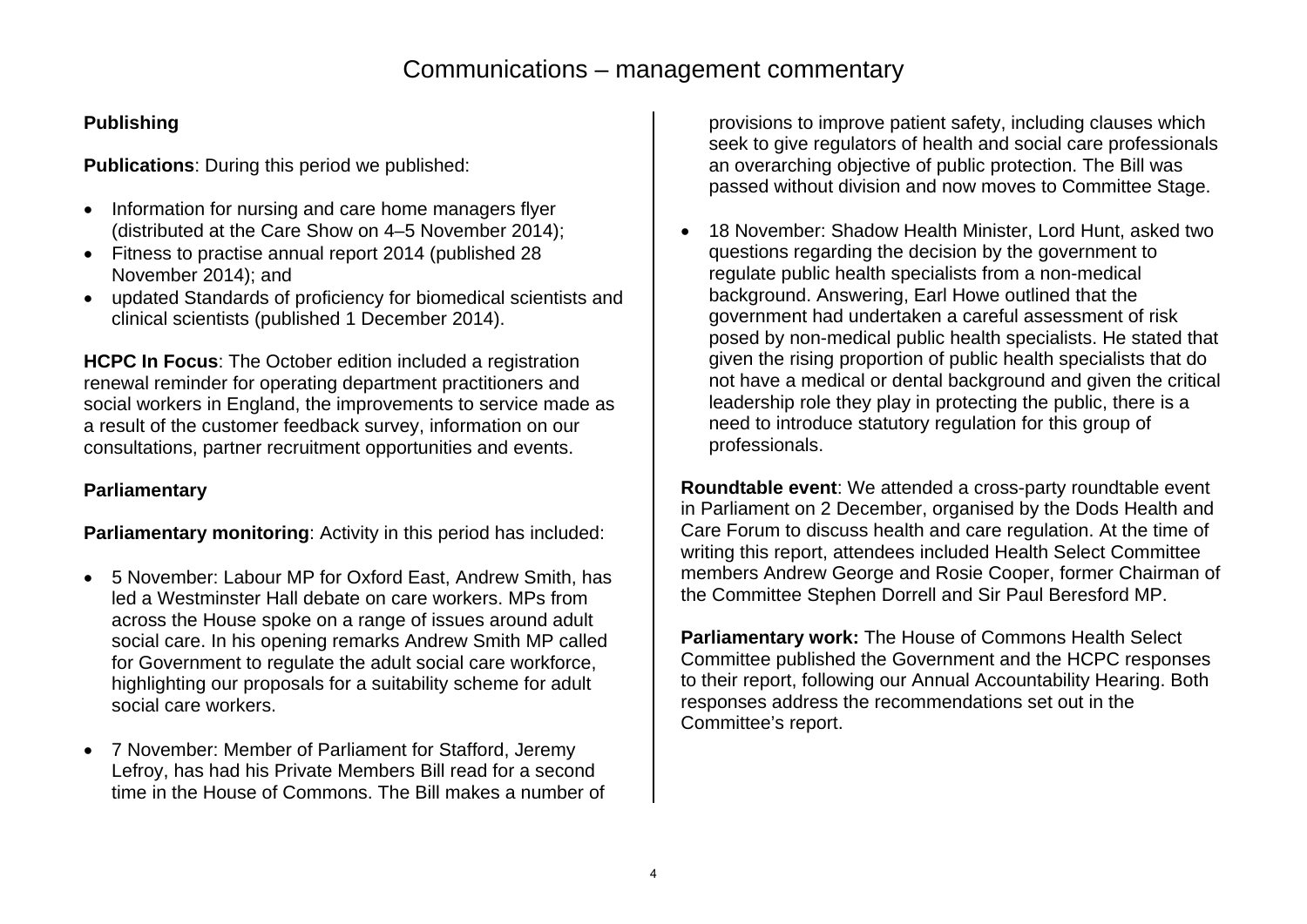# Communications – management commentary

#### **Stakeholders**

**Professional body engagement:** Meetings with the Royal College of Speech and Language Therapists and the British Association of Social Workers (2 September), the Association of Clinical Scientists (29 October), the College of Occupational Therapists and the Society of Chiropodists and Podiatrists (24 November), and the College of Paramedics (4 November).

#### **Meetings and conferences:** Meetings attended included:

- Association of Directors of Adult Social Services Workforce Development Network – 21 November
- Westminster Briefing on the impact of the Health and Social Care Act one year on – 10 September
- Local Government Association working group on the standards for employers of social workers – 8 October
- Westminster Health Forum on the future for healthcare regulation and the role of Healthwatch – 10 November

**Northern Ireland:** Health Minister, Jim Wells hosted the AHP Awards Northern Ireland in Derry / Londonderry, which we attended on 23 October, along with HCPC Council member Mary Clark-Glass. We were also represented at the AHP conference Taking Charge of Change which took place the following day.

**Scotland**: The 2014 Scottish Annual Regulation Event took place in Glasgow on 27 October. The theme was 'Protecting the public – how can we assure fitness to practise?' and the keynote speaker was Zubin Austin. The event was attended by over 300 delegates and Anna van der Gaag and Kelly Holder ran a wellattended breakout session on our disengagement research.

#### **Web, digital and social media**

**Video content**: We are currently producing a new video for education providers, and revising content for fitness to practise.

**Website:** We have launched a new section based on the Information Commissioner's Office model publication scheme as part of our obligations under the Freedom of Information Act.

**Web requests**: We had a total of 96 web / digital requests including media section website changes and setting up project groups on the intranet.

**Web deployment**: We are about to start development on the latest web changes, which include a mobile friendly version of the website, and a revision of our audience pages.

**Twitter and Facebook**: We have 8,920 followers on Twitter which is an increase of 769 since the last report and 3,877 followers on Facebook which is an increase of 442 likes.

#### **Organisation-wide activities**

**Social worker renewal:** Specific activity in this period has included: two sessions with social workers in Lambeth on 17 September; two webinars on 25 September with approximately 400 people registered; online discussions with Sanctuary Social Care on 21 October; and a session at Community Care Children and Families Live on Thursday 20 November. In addition to this, the nine films published on our YouTube site which provide guidance on registration renewal and cpd have now reached a combined estimated reach of more than 35,000.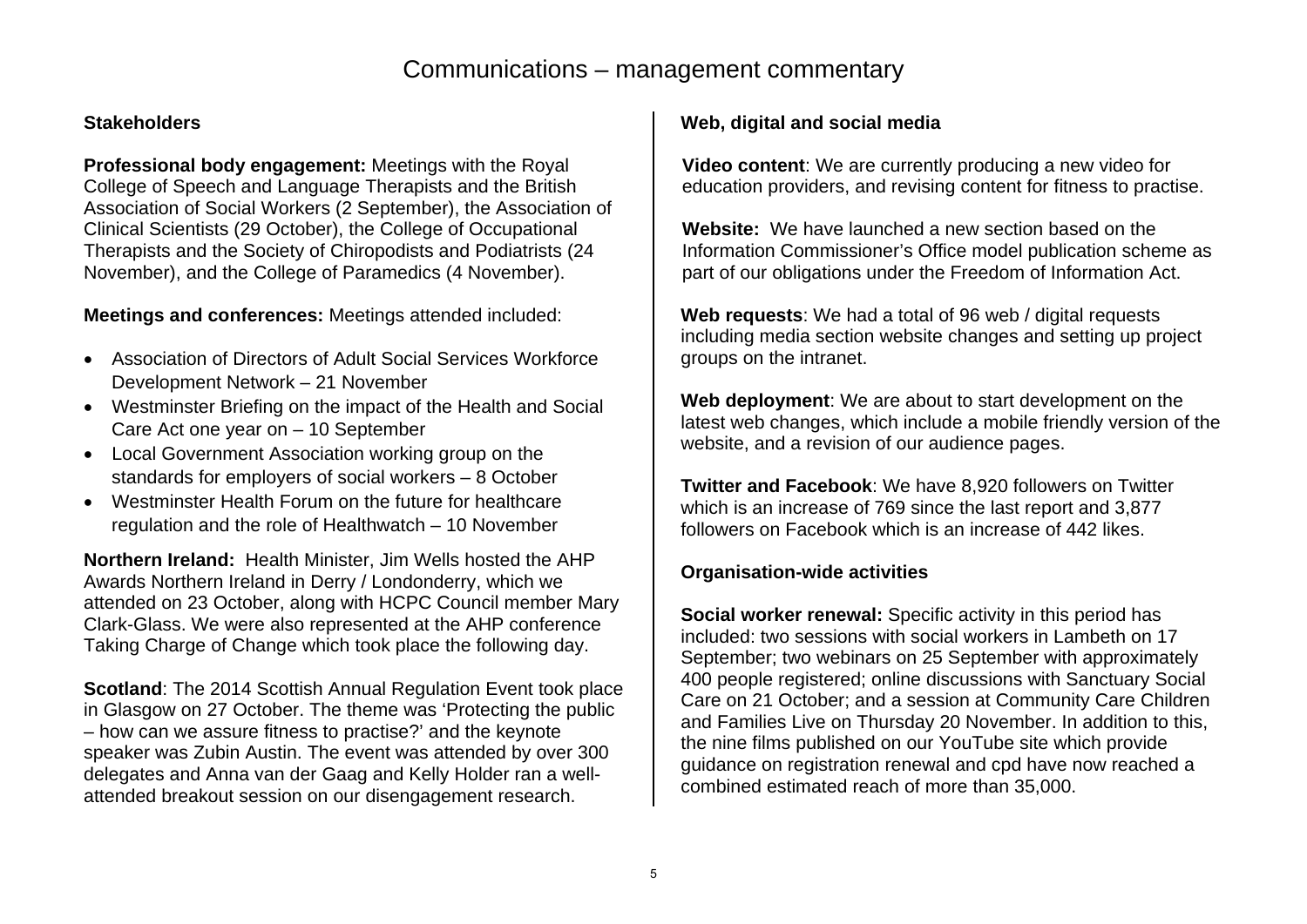

# **Communications Department Management Information Pack**

Jacqueline Ladds, Director of Communications December 2014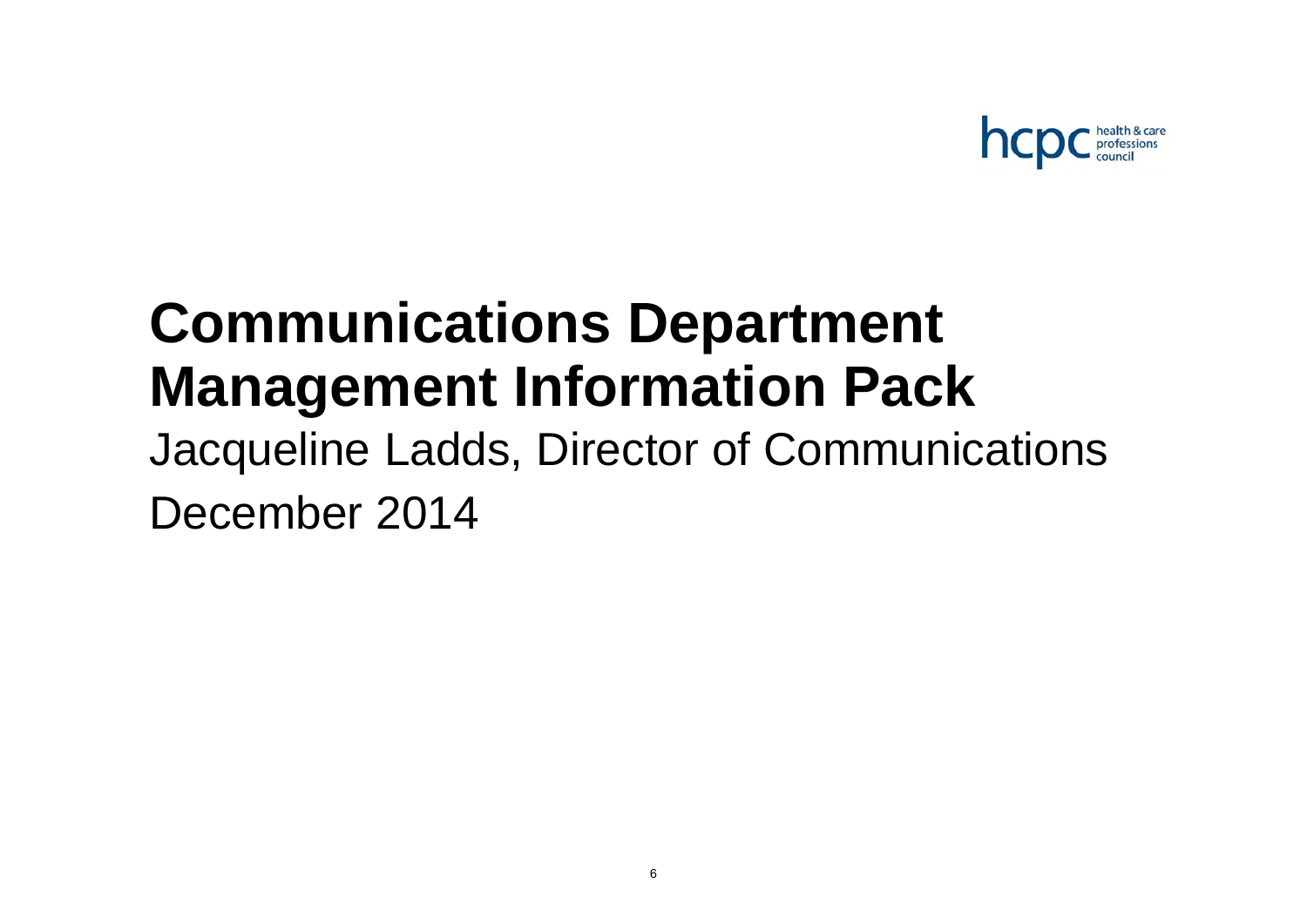| <b>Events</b>                                                   |    |
|-----------------------------------------------------------------|----|
| Overview of events                                              | 8  |
| Attendees at Meet the HCPC events - delegates by profession     | 9  |
| <b>Media</b>                                                    |    |
| Media coverage - by month                                       | 10 |
| Media coverage - to date                                        | 11 |
| <b>Publishing</b>                                               |    |
| Public awareness packs requested                                | 12 |
| HCPC in Focus – number of new subscribers                       | 13 |
| HCPC registration logo – number of downloads                    | 14 |
| Top five requested publications                                 | 15 |
| Standards of proficiency - hard copies requested, by profession | 16 |
| Web                                                             |    |
| <b>HCPC website visits</b>                                      | 17 |
| Register search activity - search result page views             | 18 |
| <b>Digital and social media</b>                                 |    |
| HCPC mobile app - active users                                  | 19 |
| HCPC mobile app - Register searches                             | 20 |
| <b>HCPC YouTube channel activity</b>                            | 21 |
| Twitter - followers                                             | 22 |
| Twitter - followers vs tweets                                   | 23 |
| Facebook                                                        | 24 |
|                                                                 |    |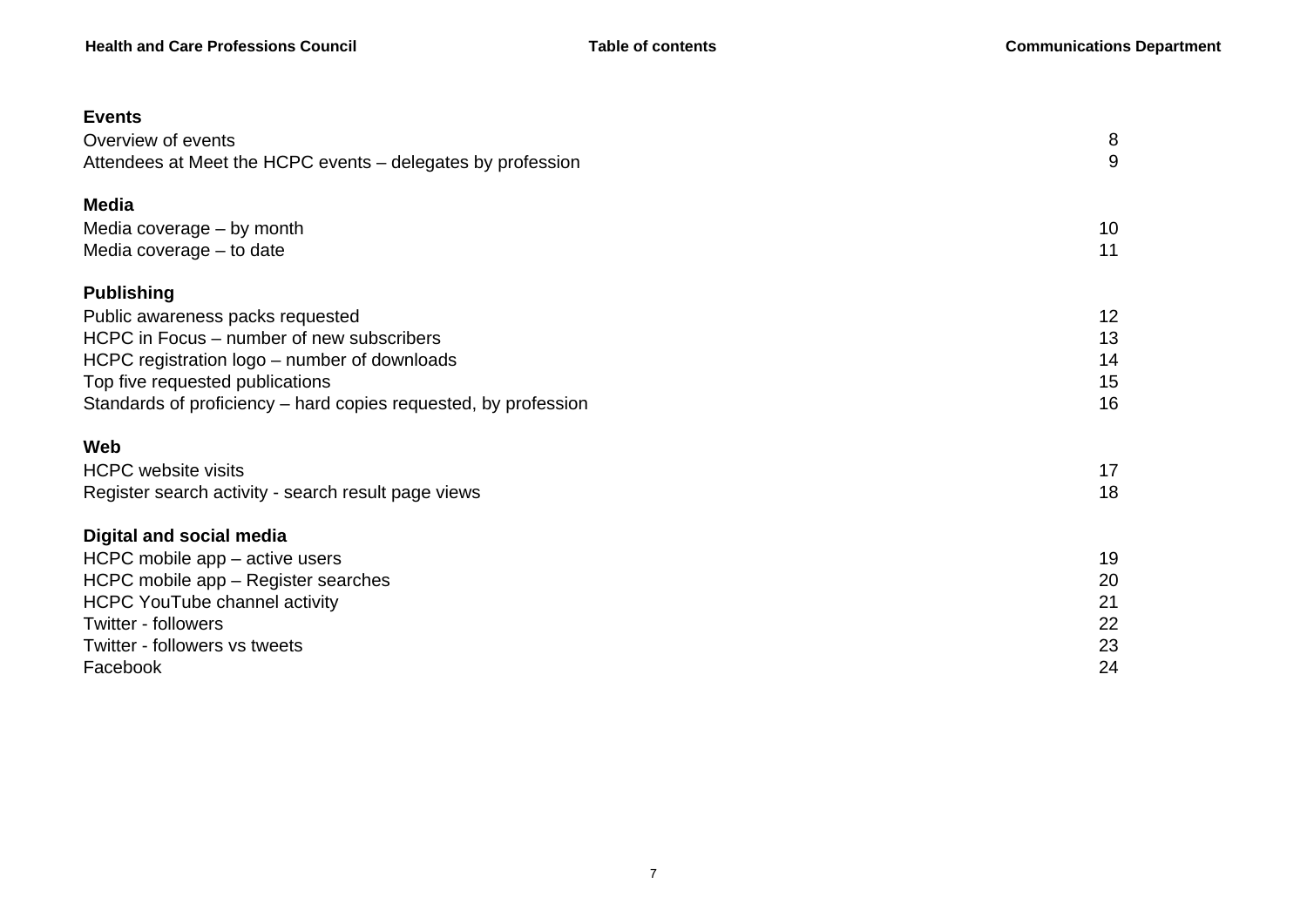

|                                 | 2013     |     |  |                     |   |                | 2014           |                 |  |    |  |   |    |    |                | 2015                                                                                            | 2010/11    | 2011/12    | 2012/13         | 2013/14         | 2014/15    |
|---------------------------------|----------|-----|--|---------------------|---|----------------|----------------|-----------------|--|----|--|---|----|----|----------------|-------------------------------------------------------------------------------------------------|------------|------------|-----------------|-----------------|------------|
|                                 |          |     |  |                     |   |                |                |                 |  |    |  |   |    |    |                | Apr May Jun Jul Aug Sep Oct Nov Dec Jan Feb Mar Apr May Jun Jul Aug Sep Oct Nov Dec Jan Feb Mar | <b>FYE</b> | <b>FYE</b> | <b>FYE</b>      | <b>FYE</b>      | <b>YTD</b> |
|                                 |          |     |  |                     |   |                |                |                 |  |    |  |   |    |    |                |                                                                                                 |            |            |                 |                 |            |
| <b>Exhibition stands</b>        |          |     |  | $0 \quad 0 \quad 2$ |   | $\overline{0}$ | $\overline{0}$ |                 |  |    |  |   |    |    | - 0            |                                                                                                 | 32         | 26         | 16              | 10 <sup>1</sup> | 4          |
| <b>Presentations, talks and</b> |          |     |  |                     |   |                |                |                 |  |    |  |   |    |    |                |                                                                                                 |            |            |                 |                 |            |
| seminars (1)                    |          |     |  |                     | 6 |                |                |                 |  |    |  |   |    |    | $\overline{0}$ |                                                                                                 | 23         | 16         | 47              | 44              | 37         |
| Meet the HCPC (2)               |          |     |  |                     |   |                |                |                 |  |    |  |   |    |    |                |                                                                                                 |            |            | 10 <sup>1</sup> |                 | 3          |
| <b>Employer events</b>          |          |     |  |                     |   |                |                |                 |  |    |  |   |    |    | - 0            |                                                                                                 |            |            |                 |                 | 3          |
| <b>Education seminars</b>       | $\Omega$ |     |  |                     |   |                |                |                 |  |    |  |   |    |    |                |                                                                                                 |            |            | 12              |                 | 8          |
| Stakeholder events              |          |     |  |                     |   |                |                |                 |  |    |  |   |    |    |                |                                                                                                 |            |            |                 |                 |            |
| Total                           |          | -10 |  |                     |   |                |                | 10 <sup>1</sup> |  | 12 |  | 0 | 10 | 11 |                |                                                                                                 | 68         | 63         | 94              | 81              | 58         |

**(1)** Presentations, talks and seminars given to any stakeholder group (including webinars)

**(2)** 2 events on 1 day

2009-2012

Exhibitions stands and talks given at exhibitions, conferences, party conferences and fringe events are grouped together. From 2012 separated into exhibition stands and presentations Presentations given to any stakeholder group, including, amongst others, students, registrants, professional groups, members of the public, etc.

**Listening events**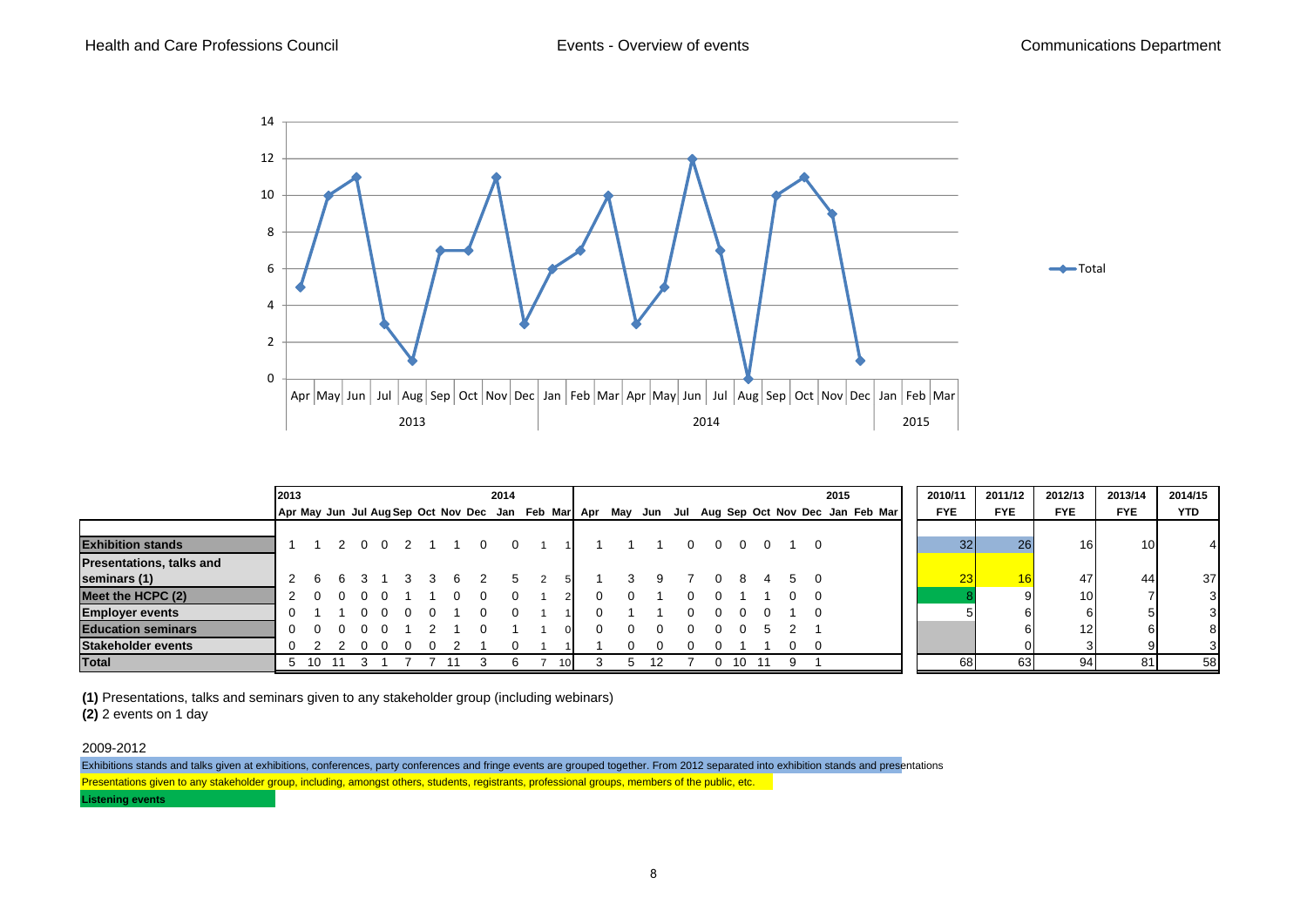#### Health and Care Professions Council **Events - Attendees at Meet the HCPC events - delegates by profession** Communications Department



|                                           | 2013            |     |     |                          |                 |                 |     |                | 2014         |                  |                 |          |     |     |     |          |     |        |     |     | 2015 |     |     | 2010/11    | 2011/12     | 2012/13         | 2013/14    | 2014/15        |
|-------------------------------------------|-----------------|-----|-----|--------------------------|-----------------|-----------------|-----|----------------|--------------|------------------|-----------------|----------|-----|-----|-----|----------|-----|--------|-----|-----|------|-----|-----|------------|-------------|-----------------|------------|----------------|
|                                           | Apr             | May | Jun | Jul Aug Sep <sup>1</sup> |                 | Oct             | Nov | Dec            | Jan          | $\mathsf{Feb}^2$ | Mar I           | Apr      | May | Jun | Jul | Aug      | Sep | Oct    | Nov | Dec | Jan  | Feb | Mar | <b>FYE</b> | <b>FYE</b>  | <b>FYE</b>      | <b>FYE</b> | <b>YTD</b>     |
| <b>Arts therapists</b>                    |                 |     |     |                          |                 | 10              |     | $\Omega$       | $\Omega$     |                  |                 |          |     |     |     |          | 10  |        |     |     |      |     |     |            | 17          |                 | 20         | 13             |
| <b>Biomedical scientists</b>              |                 |     |     |                          |                 | 19              |     | $\Omega$       | $\Omega$     |                  | ົ<br>5          |          |     |     |     |          |     |        |     |     |      |     |     | 54         | 57          | 22              | 46         | 12             |
| <b>Chiropodists</b>                       |                 |     |     |                          | 15              | 10              |     | $\Omega$       | $\Omega$     | 14.              | 19 <sup>l</sup> |          |     | 13  |     |          |     |        |     |     |      |     |     | 115        | 63          | 28              | 69         | 23             |
| <b>Clinical scientists</b>                |                 |     |     |                          |                 |                 |     | $\Omega$       | $\Omega$     |                  | $\Omega$        |          |     |     |     |          |     |        |     |     |      |     |     | 15         | 12          |                 |            | $\overline{2}$ |
| <b>Dietitians</b>                         |                 |     |     |                          |                 |                 |     | $\Omega$       | $\Omega$     |                  |                 |          |     |     |     |          | 10  |        |     |     |      |     |     | 20         | 18          | 10 <sup>1</sup> | 18         | 16             |
| <b>Hearing aid dispensers</b>             |                 |     |     |                          |                 |                 |     | $\Omega$       | $\Omega$     |                  | 6               |          |     |     |     |          |     |        |     |     |      |     |     | 34         | 13          |                 | 12         |                |
| <b>Occupational therapists</b>            | 61              |     |     |                          | 22              | 10 <sub>1</sub> |     | $\mathbf{0}$   | $\Omega$     | 23               | 21              |          |     | 9   |     |          |     | 34     |     |     |      |     |     | 162        | 181         | 71              | 82         | 48             |
| <b>Operating department practitioners</b> |                 |     |     |                          |                 |                 |     | $\Omega$       | $\Omega$     |                  | 5               |          |     |     |     |          |     |        |     |     |      |     |     | 22         | 13          |                 |            | 12             |
| <b>Orthoptists</b>                        |                 |     |     |                          |                 |                 |     | $\mathbf{0}$   | $\Omega$     |                  | $\sqrt{2}$      |          |     |     |     |          |     |        |     |     |      |     |     |            |             |                 |            |                |
| Paramedics                                |                 |     |     |                          | 10 <sub>1</sub> | $\overline{A}$  |     | $\Omega$       | $\Omega$     |                  |                 |          |     | 8   |     |          |     |        |     |     |      |     |     | 77         | 46          | 15 <sub>1</sub> | 38         | 27             |
| Physiotherapists                          |                 |     |     |                          | 16 <sub>1</sub> | 2 <sup>1</sup>  |     | $\Omega$       | $\Omega$     | 23               | 38 <sup>l</sup> |          |     | 8   |     |          |     |        |     |     |      |     |     | 196        | 129         | 51              | 115        | 21             |
| <b>Practitioner psychologists</b>         |                 |     |     |                          |                 | 15              |     | $\Omega$       | $\Omega$     |                  | 9               |          |     | 6   |     |          |     |        |     |     |      |     |     | 60         | 34          | 17              | 37         | 29             |
| <b>Prosthetists / orthotists</b>          |                 |     |     |                          | 3               |                 |     | $\overline{0}$ | $\Omega$     |                  |                 |          |     |     |     |          | 0   |        |     |     |      |     |     |            |             |                 |            |                |
| Radiographers                             | 10 <sup>1</sup> |     |     |                          | 11              |                 |     | $\mathbf{0}$   | $\mathbf{0}$ | 18               | 6               | $\Omega$ |     |     |     | $\Omega$ | 6   |        |     |     |      |     |     | 57         | 35          | 29              | 51         | 16             |
| Social workers in England                 | 52              |     |     |                          |                 |                 |     | $\Omega$       | $\Omega$     | 79               | 47              |          |     | 58  |     |          |     |        |     |     |      |     |     |            |             | 2156            | 184        | 61             |
| Speech and language therapists            |                 |     |     |                          |                 |                 |     | $\Omega$       | $\Omega$     |                  | q               |          |     |     |     |          |     |        |     |     |      |     |     | 37         | $2^{\circ}$ |                 | 19         |                |
| Other/Unknown                             |                 |     |     |                          |                 |                 |     | $\Omega$       | $\Omega$     | 105              | 8               |          |     |     |     |          | 14  |        |     |     |      |     |     | 22         | 28          |                 | 130        | 22             |
| Total                                     | 128             |     |     |                          | 125             | 121             |     | ΩI             |              | 293              | 187             |          |     | 124 |     | 01       |     | 86 108 |     |     |      |     |     | 895        | 676         | 2441            | 854        | 318            |

**1. Online and in person attendees - Meet the HCPC Perth**

**2. Online and in person attendees - Meet the HCPC Preston (online- 102 views in total)**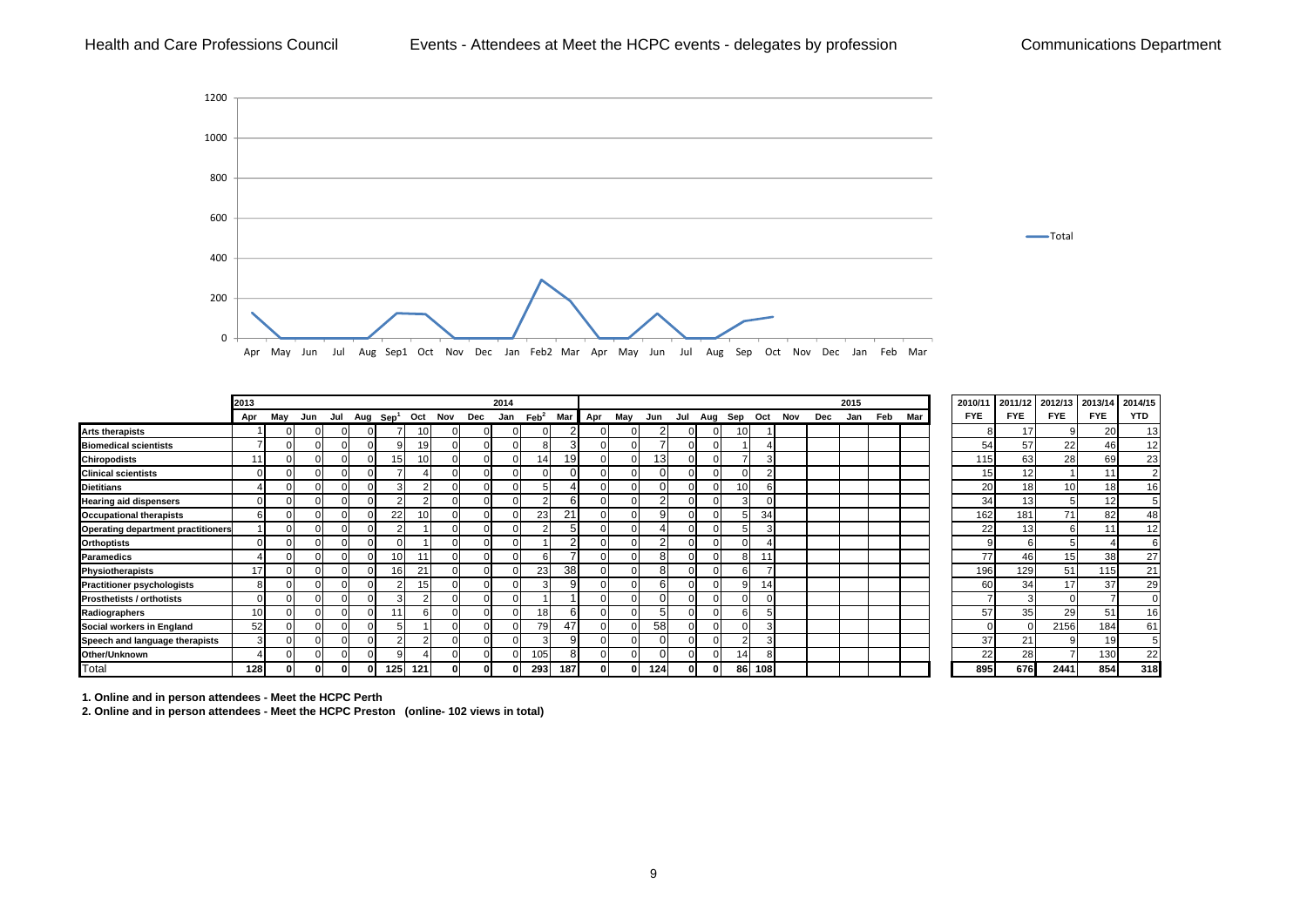

| <b>Month: September</b>       |        | <b>Month: October</b>         |        |
|-------------------------------|--------|-------------------------------|--------|
| Category                      | Volume | Category                      | Volume |
| Fitness to practise           | 37     | Fitness to practise           |        |
| Registrants                   |        | Registrants                   |        |
| <b>General HCPC</b>           | 89     | <b>General HCPC</b>           |        |
| Professional Press / Journals |        | Professional Press / Journals |        |
| <b>Emerging professions</b>   |        | <b>Emerging professions</b>   |        |
| <b>Broadcast</b>              |        | <b>Broadcast</b>              |        |
| <b>TOTAL</b>                  | 138    | <b>TOTAL</b>                  |        |

| า: September             |        |
|--------------------------|--------|
| ory                      | Volume |
| s to practise            | 37     |
| trants                   |        |
| al HCPC                  | 89     |
| ssional Press / Journals |        |
| ging professions         |        |
| cast                     |        |
|                          | 138    |
|                          |        |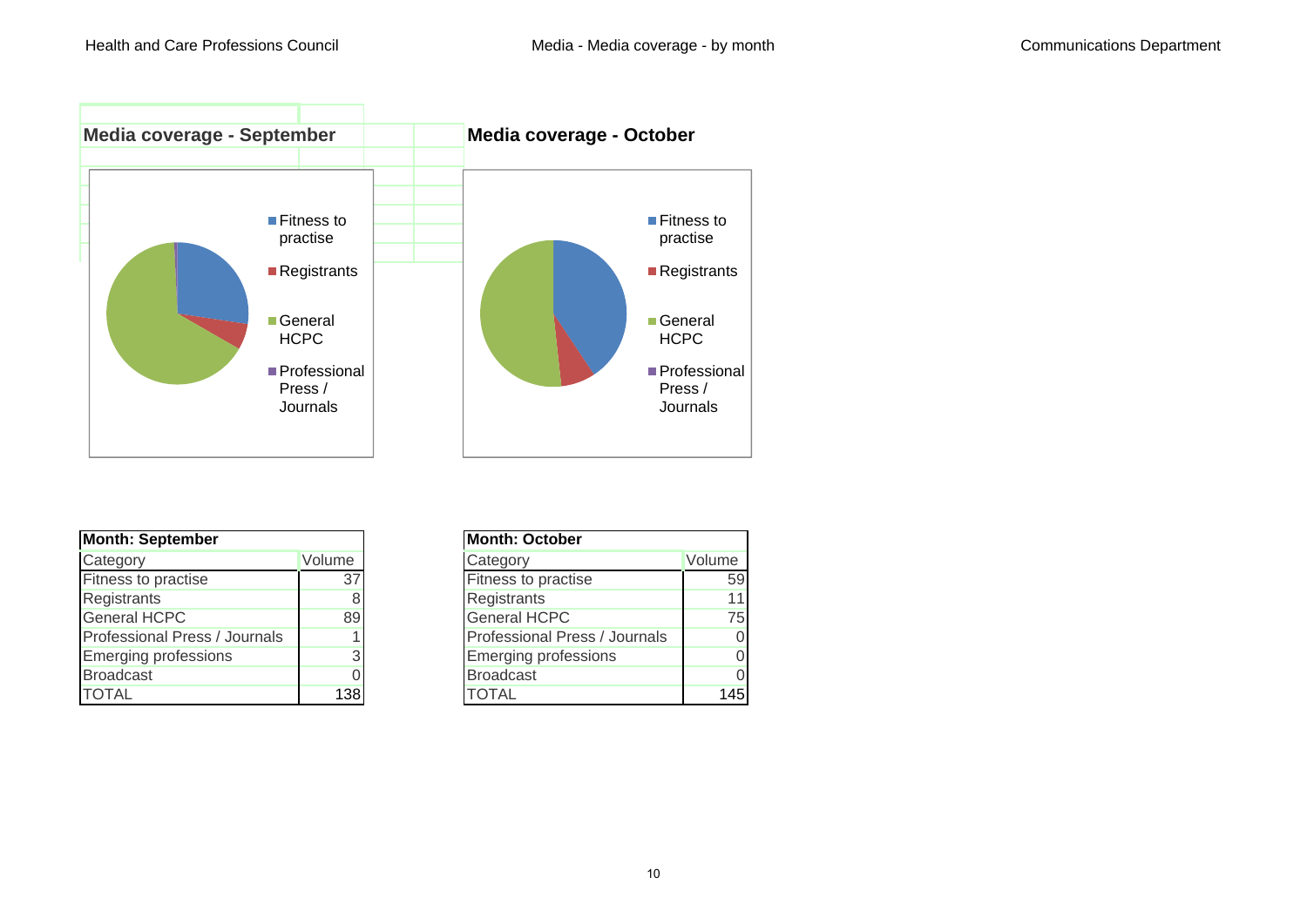

|                               | 2013            |      |                 |            |                 |                 |          |                 |                 | 2014            |            |                 |                  |     |              |        |                 |          |          |             |      | 2015 |       |             | 2012/13    | 2013/14    | 2014/15    |
|-------------------------------|-----------------|------|-----------------|------------|-----------------|-----------------|----------|-----------------|-----------------|-----------------|------------|-----------------|------------------|-----|--------------|--------|-----------------|----------|----------|-------------|------|------|-------|-------------|------------|------------|------------|
| Coverage type                 | Apr             | May  | <b>Jun</b>      | IJul       | Aug Sept Oct    |                 |          | Nov Dec         |                 | IJan            | <b>Feb</b> | Mar             | Apr              | May | <b>IJun</b>  | - IJul | Aug Sept Oct    |          |          | <b>INov</b> | lDec | IJan | lFeb. | <b>IMar</b> | <b>FYE</b> | <b>FYE</b> | <b>YTD</b> |
| Fitness to practise           | 515             | 261  | 97 I            | <b>501</b> | 65              | 101             | 225      | 103             | 292             | 517             | 69 I       | 293             | 45               | 212 | 74 I         | 49     | 102             | 37       | -59 I    |             |      |      |       |             |            | 2588       | 578        |
| Registrants                   |                 | 20   | 30 <sup>l</sup> | 111        | <b>28</b>       | 441             | 19       | <b>26</b>       | 17 <sub>1</sub> | 25 <sup>1</sup> | 22         | 21              | 15 <sup>1</sup>  | 28  | 25           | 20     | 15 <sup>1</sup> | 81       |          |             |      |      |       |             |            | 265        | 122        |
| <b>General HCPC</b>           | 37              | 29 I |                 | 111        | 47              | 24              | 19       | 19 <sup>1</sup> |                 |                 | 26         | 10 <sup>1</sup> | 80 l             | 29  | 40           | 26     | 121             | 89 I     | 75 I     |             |      |      |       |             |            | 25'        | 351        |
| Professional Press / Journals | 12 <sup>1</sup> | 21   | 32 <sup>1</sup> | 31         | 30 <sup>l</sup> | 33 <sup>1</sup> | 22       | 30 <sup>l</sup> | 39              | 39 I            | 45 I       | 52              | 21               | 37  | 27           | 19     | <b>20</b>       |          | $\Omega$ |             |      |      |       |             |            | 386        | 125        |
| <b>Emerging professions</b>   | $\Omega$        |      |                 |            |                 |                 | $\Omega$ |                 |                 |                 | 3          |                 |                  |     |              |        | -91             | 31       |          |             |      |      |       |             |            | 26         | 13         |
| <b>Broadcast</b>              |                 |      |                 |            |                 |                 |          | 33              |                 |                 |            | $\Omega$        | ΩL               |     |              |        |                 | $\Omega$ |          |             |      |      |       |             |            | 5          |            |
| Total                         | 567             | 336  | 168             | 107        | 170             | 204             | 290 l    | 215             | 359             | 608             | 169        | 376             | 162 <sup>1</sup> | 306 | 166 <b>I</b> | 114    | 159             | 138      | 145      |             |      |      |       |             |            | 3569       | 1190       |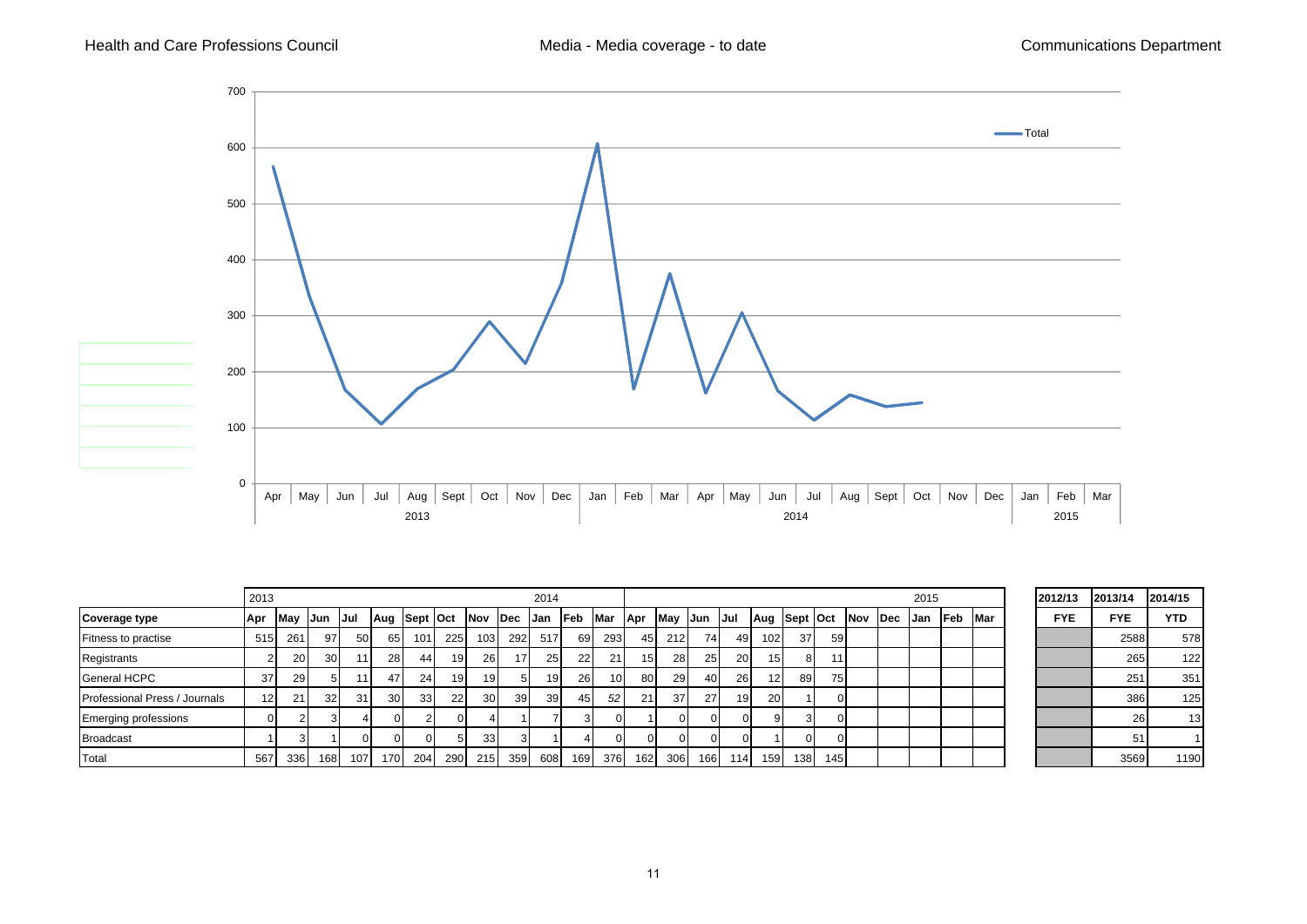

One public awareness pack consists of 25 public awareness leafets, two public awareness posters, one renewal reminder poster and one promoting your HCPC registration leaflet

#### **Number of packs requested per month by profession**

|                                           | 2013            |                 |    |    |                 |                 |                 |                 |    | 2014           |                |                 |          |                 |                 |                 |                 |    |          |  | 2015 |  |                                                                                                   |
|-------------------------------------------|-----------------|-----------------|----|----|-----------------|-----------------|-----------------|-----------------|----|----------------|----------------|-----------------|----------|-----------------|-----------------|-----------------|-----------------|----|----------|--|------|--|---------------------------------------------------------------------------------------------------|
| Profession                                | Apr             |                 |    |    |                 |                 |                 |                 |    |                |                |                 |          |                 |                 |                 |                 |    |          |  |      |  | May Jun Jul Aug Sep Oct Nov Dec Jan Feb Mar Apr May Jun Jul Aug Sep Oct Nov Dec Jan Feb Mar Total |
| <b>Arts Therapists</b>                    |                 | $\overline{3}$  |    | ΩI | $\Omega$        | ΩI              | 2               | 51              | ΩI | $\Omega$       | $\Omega$       | 6               |          |                 | 6               |                 |                 | 3  | 4        |  |      |  | 20                                                                                                |
| <b>Biomedical scientists</b>              |                 | $\overline{3}$  |    | ΩI | $\overline{2}$  |                 | 6               | 51              | 0  | $\mathfrak{p}$ | 3              | 0               | 2        | 0               | 12              | ΩI              |                 |    | 0        |  |      |  | 20                                                                                                |
| <b>Chiropodists</b>                       | 19              | 16 <sub>1</sub> | 61 |    | 27              | 14              | 16 <sup>1</sup> | 13 <sub>1</sub> | 10 | 20             |                | 16 <sub>1</sub> |          | 17              | 25 <sub>l</sub> | 32              | 25              | 19 | 31       |  |      |  | 128                                                                                               |
| <b>Clinical scientists</b>                | 0               | 0               |    | 01 | $\Omega$        | ΩI              | 2               | 01              | ΟI | $\Omega$       | $\Omega$       | 01              |          | ი               |                 |                 | $\Omega$        |    | ٥I       |  |      |  | 5                                                                                                 |
| <b>Dietitians</b>                         | 0               | 0               | 3  | ΩI |                 | ΩI              | 01              |                 |    |                | $\Omega$       | 2               |          |                 | 2               | ΩI              | 0               |    | 0        |  |      |  | 13                                                                                                |
| <b>Hearing aid dispensers</b>             | 0               | 0               |    | 01 | $\Omega$        | 01              | $\Omega$        |                 | ΩI | $\Omega$       | $\Omega$       | ΟI              |          | 0               | 8               | $\Omega$        | $\Omega$        |    | 0        |  |      |  | 8                                                                                                 |
| <b>Occupational therapists</b>            | 0               | 3               |    |    | 14              | 12 <sub>l</sub> | $6 \mid$        | 41              |    | 3 <sup>l</sup> | $\overline{0}$ | $\overline{0}$  |          | 0               | 01              |                 | $\overline{2}$  |    | 61       |  |      |  | 11                                                                                                |
| <b>Operating department practitioners</b> | 2 <sub>1</sub>  |                 |    | ΩI | 10 <sup>1</sup> | $\Omega$        | 41              |                 | ΩI | ΟI             | 12             | 31              | $\Omega$ | ΩI              | 51              | $\Omega$        | 0               | 5. | 0        |  |      |  | 10                                                                                                |
| <b>Orthoptists</b>                        | $\Omega$        | $\Omega$        |    | ΩI | 2               | $\Omega$        | 0               |                 | ΩI | $\Omega$       | $\Omega$       | <sub>0</sub>    |          | 0               | 5 <sub>l</sub>  | $\Omega$        | 0               |    | 0        |  |      |  | 5                                                                                                 |
| <b>Paramedics</b>                         | 5               | 3               | 3  | 41 | 41              |                 |                 | OΙ              | 2۱ | 41             | $\Omega$       | 6               |          | $\overline{2}$  | 5 <sub>l</sub>  | ΩI              | 0               |    | ٥ı       |  |      |  | 11                                                                                                |
| <b>Physiotherapists</b>                   | 9               | 8               | 11 | 6  | 14              | 10 <sup>1</sup> | 13 <sup>l</sup> | 9               | 41 | 61             | 27             | 32 <sub>l</sub> | 8        | 15              | 19 <sup>l</sup> |                 | 4               | 6  | 2        |  |      |  | 55                                                                                                |
| <b>Practitioner psychologists</b>         | 0               | 0               |    | 01 | 0               | 01              | $\Omega$        | 01              | 01 | $\Omega$       | $\Omega$       | 01              |          | 0               | 01              | $\Omega$        | $\Omega$        |    | 0        |  |      |  | 0                                                                                                 |
| <b>Prosthetists / orthotists</b>          | 0               | 0               |    | ΩI | 0               |                 | 2               |                 | ΩI | $\Omega$       | $\Omega$       | 01              |          | 0               | $\mathbf{3}$    | ΩI              | 0               |    | 0        |  |      |  | 3                                                                                                 |
| Radiographers                             | 0               | 01              |    |    |                 |                 |                 |                 | 31 | 14             |                |                 |          |                 | $\Omega$        | ΩI              | 01              |    | 0        |  |      |  | 5                                                                                                 |
| Social workers in England                 | 4               | 5               |    | 51 |                 | 31              | 13              | 3               |    | 61             | 14.            | 9               |          | 6               | 61              | 6               | 5 <sub>l</sub>  |    | 5        |  |      |  | 44                                                                                                |
| Speech and language therapists            | ΩI              | ΩI              |    | 51 | 6               | 8               | 4               |                 | 51 |                | $\Omega$       | 0l              |          |                 | $\Omega$        | ΩI              | 5               |    | $\Omega$ |  |      |  | $\overline{7}$                                                                                    |
| Other                                     | 12 <sub>1</sub> | 19 <sub>l</sub> | 21 |    | 14.             | 3               | 18 <sub>l</sub> |                 | 31 | 9              | 3              | 51              | 6        | 14 <sub>1</sub> | 11              | 10 <sup>1</sup> | 14 <sub>1</sub> | 15 |          |  |      |  | 77                                                                                                |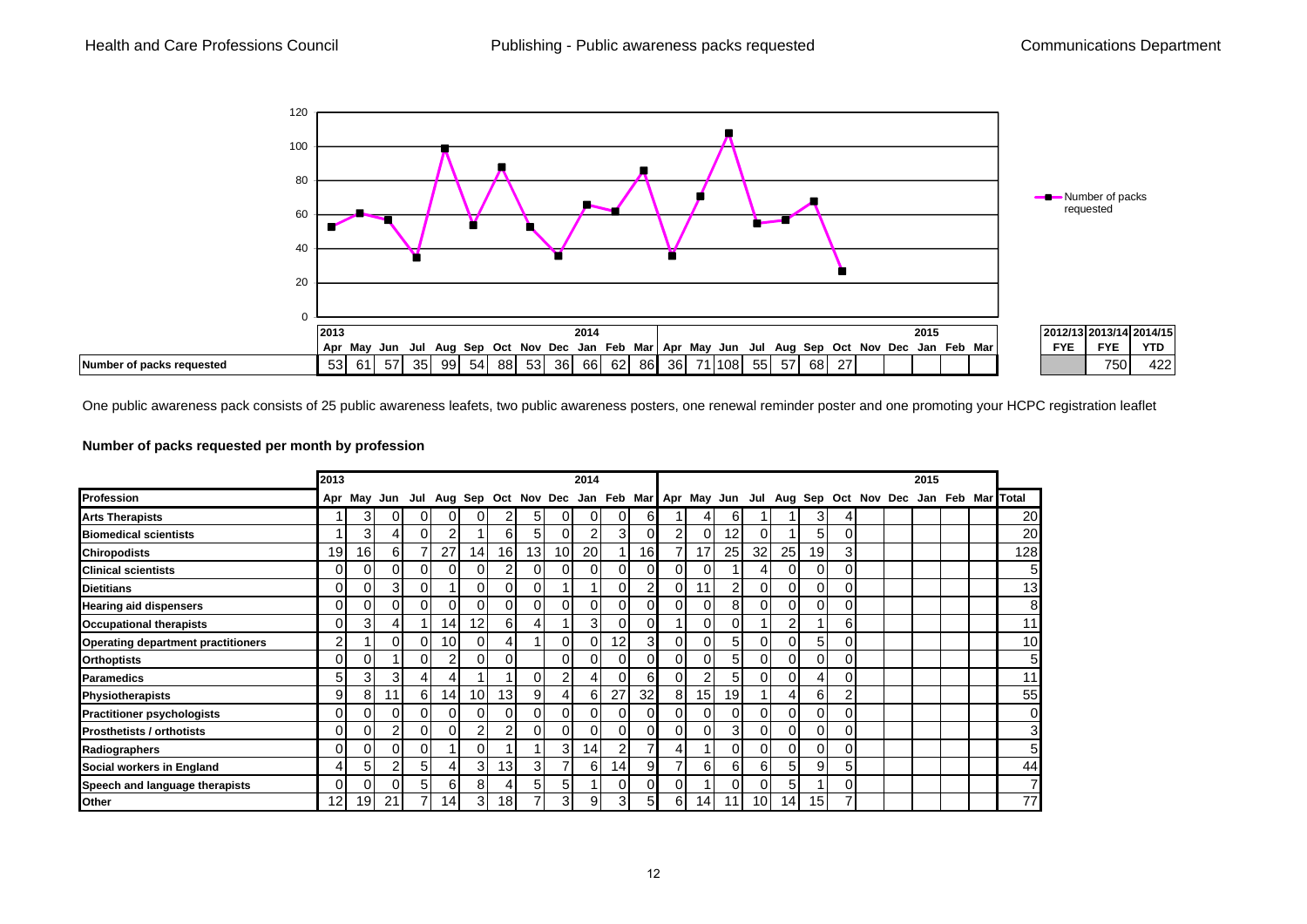

**Total number of subscribers to HCPC In Focus (includes unsubscribes)** 24,504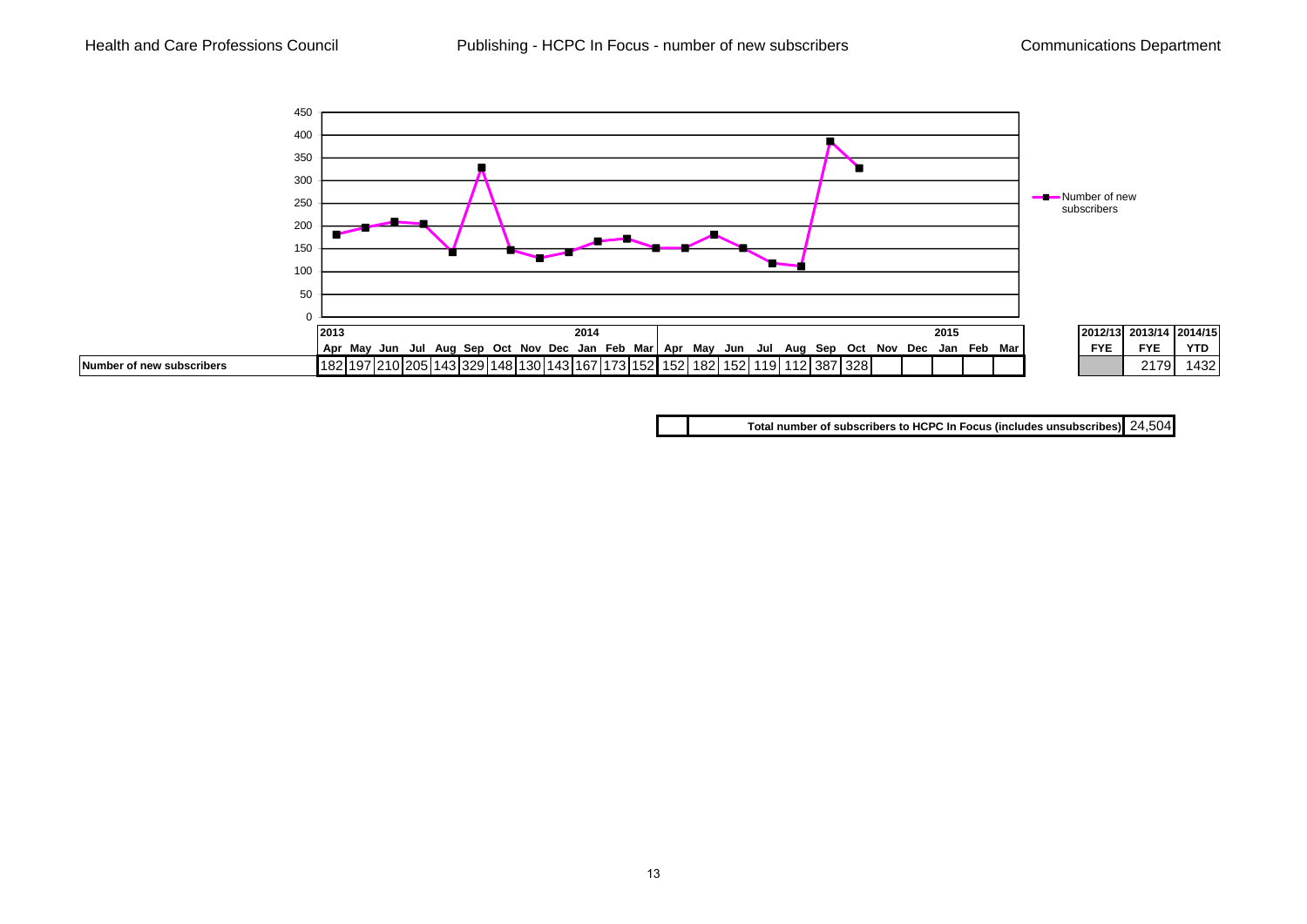

#### **Downloads by profession**

|                                           | 2013            |          |                 |                 |                 |                 |                 |                 |    | 2014            |                 |                 |                                         |                 |                 |                 |                 |                |                |         | 2015 |                   |                 |
|-------------------------------------------|-----------------|----------|-----------------|-----------------|-----------------|-----------------|-----------------|-----------------|----|-----------------|-----------------|-----------------|-----------------------------------------|-----------------|-----------------|-----------------|-----------------|----------------|----------------|---------|------|-------------------|-----------------|
|                                           | Apr             |          | May Jun         |                 |                 |                 |                 |                 |    |                 |                 |                 | Jul Aug Sep Oct Nov Dec Jan Feb Mar Apr |                 | May Jun         | Jul             | Aug Sep         |                | Oct            | Nov Dec |      | Jan Feb Mar Total |                 |
| <b>Arts Therapists</b>                    | 16              | 15       | <b>20</b>       | 61              | 9               | 18 <sub>1</sub> | 17              | 13 <sub>1</sub> | 81 | <b>23</b>       | 10 <sup>1</sup> | 16I             | 12                                      | 23              | 17              | 12              | 15 <sub>l</sub> | 11             | 8              |         |      |                   | 98              |
| <b>Biomedical scientists</b>              |                 | 51       | 4               |                 |                 | Ωl              |                 | 13 <sub>1</sub> | 61 | 4               | 2               | ΩI              |                                         |                 |                 |                 |                 |                | $\overline{2}$ |         |      |                   |                 |
| <b>Chiropodists</b>                       | 42              | 31       | 21              | <b>26</b>       | 43              | 29              | 49              | 33 <sup>1</sup> | 31 | 24              | 14 <sub>l</sub> | 32 <sup>l</sup> | 14                                      | 36              | 39              | 47              | 43 <sub>l</sub> | 27             | 21             |         |      |                   | 227             |
| <b>Clinical scientists</b>                |                 | $\Omega$ | 1               |                 |                 | 14 <sub>1</sub> | 61              |                 | 51 | 3               | $\Omega$        |                 |                                         |                 | $\Omega$        | 2               |                 | 2              | 0              |         |      |                   | 6               |
| <b>Dietitians</b>                         | 18              | 9        | 10 <sup>1</sup> |                 | 10 <sup>1</sup> |                 | 61              | 81              | 61 | 121             | $\overline{2}$  | 10 <sup>1</sup> | 12                                      | 13 <sub>l</sub> | 16 <sup>l</sup> | 10 <sup>1</sup> | 9               | 11             | 8              |         |      |                   | 79              |
| <b>Hearing aid dispensers</b>             | 9               | 51       | 31              |                 | $\overline{3}$  | 3               |                 |                 |    |                 | 2               | 61              | $\Omega$                                | ΩI              | 6               |                 | 61              | 2              |                |         |      |                   | 16              |
| <b>Occupational therapists</b>            | 23              | 12       | 81              | 13 <sup>1</sup> | 15 <sup>1</sup> | 18 <sub>l</sub> | 55              | 16 <sup>1</sup> | 17 | 81              | 12 <sub>l</sub> | 17              | 51                                      |                 | 17 <sub>1</sub> | 13 <sub>1</sub> | 9               | 9              | 9              |         |      |                   | 69              |
| <b>Operating department practitioners</b> |                 | 0        |                 | $\Omega$        | 3               | Οl              | 3               |                 | ΟI |                 | 5               | 0I              | ΩI                                      | 31              | 2               | 0               |                 | 3 <sub>l</sub> |                |         |      |                   | 10 <sup>1</sup> |
| <b>Orthoptists</b>                        |                 | ΩI       | ΩI              | $\Omega$        | 51              | 2               | ΟI              | ΩI              | n١ | 0               | $\overline{0}$  | 0I              | ΩI                                      |                 | $\Omega$        | 0               | ΩI              | 0I             | 0              |         |      |                   |                 |
| <b>Paramedics</b>                         | 24 <sub>1</sub> | 14.      | 31              | 30 <sup>l</sup> | 78              | 39 <sup>°</sup> | 20              | 15 <sub>l</sub> | 9  | 9               | 61              | 19              | 15                                      | 141             | 16 <sup>1</sup> | 12              | 9               | 9              | 8              |         |      |                   | 83              |
| <b>Physiotherapists</b>                   | 17              | 42       | 40              | 54              | 29              | 32              | 39              | 30 <sup>l</sup> | 17 | 38 <sub>l</sub> | 41              | 46              | 32                                      | 34              | 36 <sup>1</sup> | 29              | <b>20</b>       | 28             | 20             |         |      |                   | 199             |
| <b>Practitioner psychologists</b>         |                 | 51 243   | 89              | 49              | 68              | 61              | 62              | 41              | 34 | 46              | 58              | 74              | 38                                      | 38              | 34 <sub>l</sub> | 32              | 31              | 29             | 32             |         |      |                   | 234             |
| <b>Prosthetists / orthotists</b>          | 81              | 31       | ΩI              |                 | ΩI              | 6               | $\Omega$        |                 | 2  |                 | $\Omega$        |                 | ΩI                                      | 51              | $\Omega$        | 0               | ΩI              | 0I             | 0              |         |      |                   | 51              |
| Radiographers                             | 24 <sub>l</sub> | 5        | 3               |                 | 2               |                 | 3               | 31              | 31 | 16 <sub>l</sub> |                 | $\overline{2}$  | 2                                       | 31              | 2               |                 | 31              | 0              | 2              |         |      |                   | 13              |
| Social workers in England                 | 14              | 28       | 13 <sup>l</sup> | 81              | 17              | 16              | 19 <sup>l</sup> | 11              | 17 | 16I             | 10 <sup>1</sup> | 91              | 5                                       | 14              | 51              | 14              | 9               | 25             | 28             |         |      |                   | 100             |
| Speech and language therapists            | 61              | 29       | 16I             | 14I             | 35              | 53              | 31              | 15 <sup>1</sup> | 61 | 10 <sup>1</sup> | 13 <sub>l</sub> | 19 <sub>l</sub> | 12 <sub>l</sub>                         | 9               | 15I             | 8               | 31              |                | 61             |         |      |                   | 60              |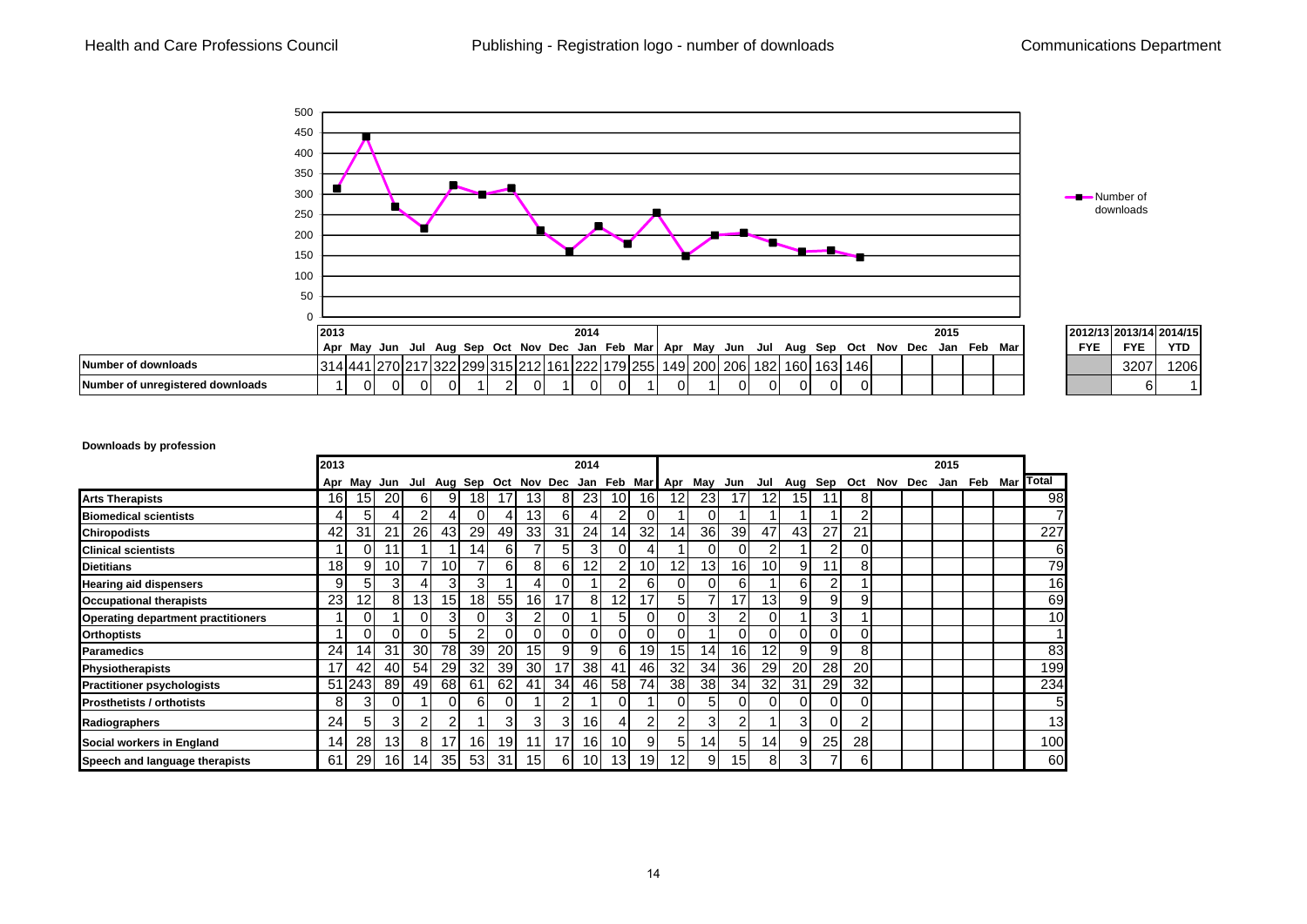

|                                               | 2013 |     |     |      |      |      |     |     |     | 2014       |            |                 |       |      |     |      |      |          |           |     | 2015    |     |     |            | 2012/13 2013/14 2014/15 |            |
|-----------------------------------------------|------|-----|-----|------|------|------|-----|-----|-----|------------|------------|-----------------|-------|------|-----|------|------|----------|-----------|-----|---------|-----|-----|------------|-------------------------|------------|
|                                               | Apr  | Mav | Jun | Jul  | Aua  | Sep  | Oct | Nov | Dec | Jan        | Feb        | Mar             | I Apr | Mav  | Jun | Jul  | Aua  | Sep      | Oct       | Nov | Dec Jan | Feb | Mar | <b>FYE</b> | <b>FYE</b>              | <b>YTD</b> |
| CPD and your registration                     | 157  | 464 | 390 | 450  | 160  | 480  | 230 | 405 | 114 |            | 492        | 170             | 651   | 1951 | 880 | 330  | 222  | 145      | 671       |     |         |     |     |            | 3587                    | 2490       |
| Guidance on conduct and ethics for students   | 102  | 560 | 530 | 1328 | 1196 | 1842 | 555 | 137 |     | 445        | -511       | 321             | 543   | 11   | 656 | 1147 | 1656 |          | 1337 1315 |     |         |     |     |            | 7071                    | 6665       |
| Standards of conduct, performance and ethics  | 192  | 226 | 440 | 305  | 278  | 550  | 170 | 300 |     | 250<br>zou | 615        | 40 <sup>l</sup> | 158   | 461  | 447 | 248  | 428  | 4411     | 31        |     |         |     |     |            | 3368                    | 1799       |
| Standards of proficiency (all 16 professions) | 714  | 935 | 370 | 658  | 684  | 1272 | 220 | 950 |     | 240        | <b>731</b> | 170             | 622   | 284  | 764 | 423  |      | 985 1617 | 185       |     |         |     |     |            | 6946                    | 4880       |
| Your quide to our standards for CPD           | 158  | 120 |     | 154  |      | 40   | 20  | 100 |     |            | 120        | 75.             | 330   | 25   | 712 | 276  | 100  | 302      | 171       |     |         |     |     |            | 875                     | 1916       |

|            |            | 2012/13 2013/14 2014/15 |
|------------|------------|-------------------------|
| <b>FYE</b> | <b>FYE</b> | YTD                     |
|            | 3587       | 2490                    |
|            | 7071       | 6665                    |
|            | 3368       | 1799                    |
|            | 6946       | 4880                    |
|            | 875        | 1916                    |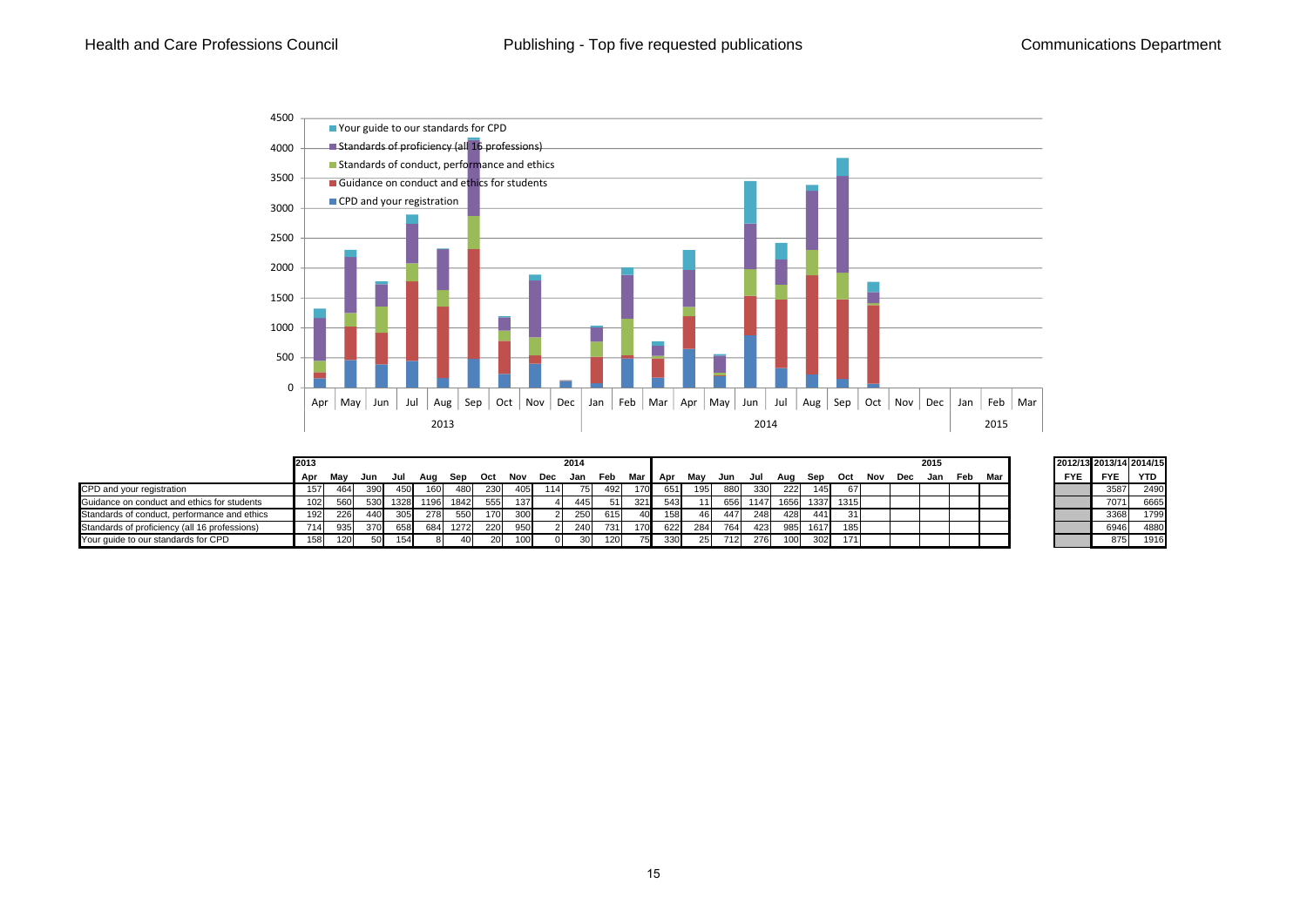#### Health and Care Professions Council Publishing - Standards of proficiency - hard copies requested, by profession Communications Department



|                                           | 2013             |                                                                                                 |           |                |                  |                         |           |       |          | 2014            |           |    |                 |     |     |                |     |             |                |  | 2015 |  | 2012/13 2013/14 2014/15 |            |      |
|-------------------------------------------|------------------|-------------------------------------------------------------------------------------------------|-----------|----------------|------------------|-------------------------|-----------|-------|----------|-----------------|-----------|----|-----------------|-----|-----|----------------|-----|-------------|----------------|--|------|--|-------------------------|------------|------|
|                                           |                  | Apr May Jun Jul Aug Sep Oct Nov Dec Jan Feb Mar Apr May Jun Jul Aug Sep Oct Nov Dec Jan Feb Mar |           |                |                  |                         |           |       |          |                 |           |    |                 |     |     |                |     |             |                |  |      |  | <b>FYE</b>              | <b>FYE</b> | YTD  |
| <b>Arts therapists</b>                    |                  | 40                                                                                              |           | 01             | 19               | -21                     |           |       |          | $\Omega$        |           |    |                 |     |     | $\Omega$       |     |             | 15             |  |      |  |                         | 82         | 28   |
| <b>Biomedical scientists</b>              |                  |                                                                                                 |           | $\Omega$       |                  | 50                      | οı        |       |          | 30 <sup>l</sup> |           |    | ΟI              |     |     | $\Omega$       | 20  |             | ы              |  |      |  |                         | 83         | 26   |
| <b>Chiropodists/Podiatrists</b>           | 52               | 20                                                                                              |           | $\Omega$       |                  |                         | οı        |       |          | 30              | 120       | 20 | ΩI              |     |     | $\Omega$       |     |             |                |  |      |  |                         | 254        | 11   |
| <b>Clinical scientists</b>                |                  |                                                                                                 |           | $\Omega$       |                  |                         |           |       |          | $\overline{0}$  |           |    | ΟI              |     |     | $\Omega$       |     |             |                |  |      |  |                         |            |      |
| <b>Dietitians</b>                         | 169              |                                                                                                 |           | $\Omega$       | 80               | 100                     | ΟI        | 50    |          | $\Omega$        |           |    | 50              |     |     | $\Omega$       | 35  | 35          | $\Omega$       |  |      |  |                         | 407        | 120  |
| <b>Hearing aid dispensers</b>             |                  |                                                                                                 |           |                |                  |                         | <b>20</b> |       |          | $\Omega$        |           |    |                 |     |     | $\Omega$       |     | 40          | 21             |  |      |  |                         | 22         | 61   |
| <b>Occupational therapists</b>            | 172              | 57                                                                                              | 115       | $\Omega$       | 110 <sup>1</sup> | 140                     | $\Omega$  |       |          | 10 <sup>1</sup> | <b>20</b> |    | 30 <sup>l</sup> | 61  | 173 | $\Omega$       | 270 |             | $\Omega$       |  |      |  |                         | 669        | 540  |
| <b>Operating Department Practitioners</b> |                  |                                                                                                 | <b>50</b> | $\overline{0}$ | 135              |                         | <b>50</b> |       |          | $\Omega$        | 25        |    | ΩI              |     | 130 | 32             | 35  | 136         |                |  |      |  |                         | 262        | 334  |
| <b>Orthoptists</b>                        | 61               |                                                                                                 |           |                |                  |                         | οı        |       | $\Omega$ | $\Omega$        |           |    | 30              |     |     | $\Omega$       |     |             | $\Omega$       |  |      |  |                         |            | 35   |
| <b>Paramedics</b>                         |                  | 25                                                                                              | 50        | 55             |                  | 35 130                  |           | 0 500 | $\Omega$ | $\Omega$        |           | 35 |                 | 25  | 203 | $\Omega$       |     | 490         | <b>20</b>      |  |      |  |                         | 842        | 739  |
| Physiotherapists                          | 52               | 20                                                                                              |           | $\Omega$       | 30               |                         | οı        |       | $\Omega$ | 40              | 100       | 20 | ΩI              | 20  |     | $\Omega$       |     | <b>561</b>  | $\Omega$       |  |      |  |                         | 262        | 76   |
| <b>Practitioner psychologists</b>         |                  | 90                                                                                              |           | $\Omega$       | 80               | 54                      | ΟI        |       |          | 20              |           |    | οı              |     |     | 25             | 25  | <b>20</b>   | 49             |  |      |  |                         | 252        | 119  |
| <b>Prosthotists/Orthotists</b>            | 52               |                                                                                                 |           | $\overline{0}$ |                  | 35                      | οι        |       | ΩI       | $\overline{0}$  |           |    | ΟI              |     | 13  | $\overline{0}$ |     |             | $\overline{0}$ |  |      |  |                         | 87         | 13   |
| Radiographers                             |                  | 30                                                                                              |           | $\Omega$       |                  | 150                     | $\Omega$  |       | $\Omega$ | $\overline{0}$  |           |    | οı              |     |     |                | 40  | 50          | 70             |  |      |  |                         | 182        | 161  |
| Social workers in England                 | 133 <sup>1</sup> |                                                                                                 |           |                |                  | 590 115 603 135 580 150 |           | 450   |          | 0 110           | 454       |    | 50 511          | 62  | 245 |                |     | 325 385 751 |                |  |      |  |                         | 3370       | 2280 |
| Speech and language therapists            | 52               | 50                                                                                              | 40        | $\Omega$       | 60               |                         |           |       |          | $\Omega$        |           |    | οı              | 100 |     | 40             | 175 | 21          |                |  |      |  |                         | 208        | 337  |

|            | 2012/13 2013/14 2014/15 |      |
|------------|-------------------------|------|
| <b>FYE</b> | FYE                     | YTD  |
|            | 82                      | 28   |
|            | 83                      | 26   |
|            | 254                     | 11   |
|            | 3                       | 0    |
|            | 407                     | 120  |
|            | 22                      | 61   |
|            | 669                     | 540  |
|            | 262                     | 334  |
|            | 11                      | 35   |
|            | 842                     | 739  |
|            | 262                     | 76   |
|            | 252                     | 119  |
|            | 87                      | 13   |
|            | 182                     | 161  |
|            | 3370                    | 2280 |
|            | 208                     | 337  |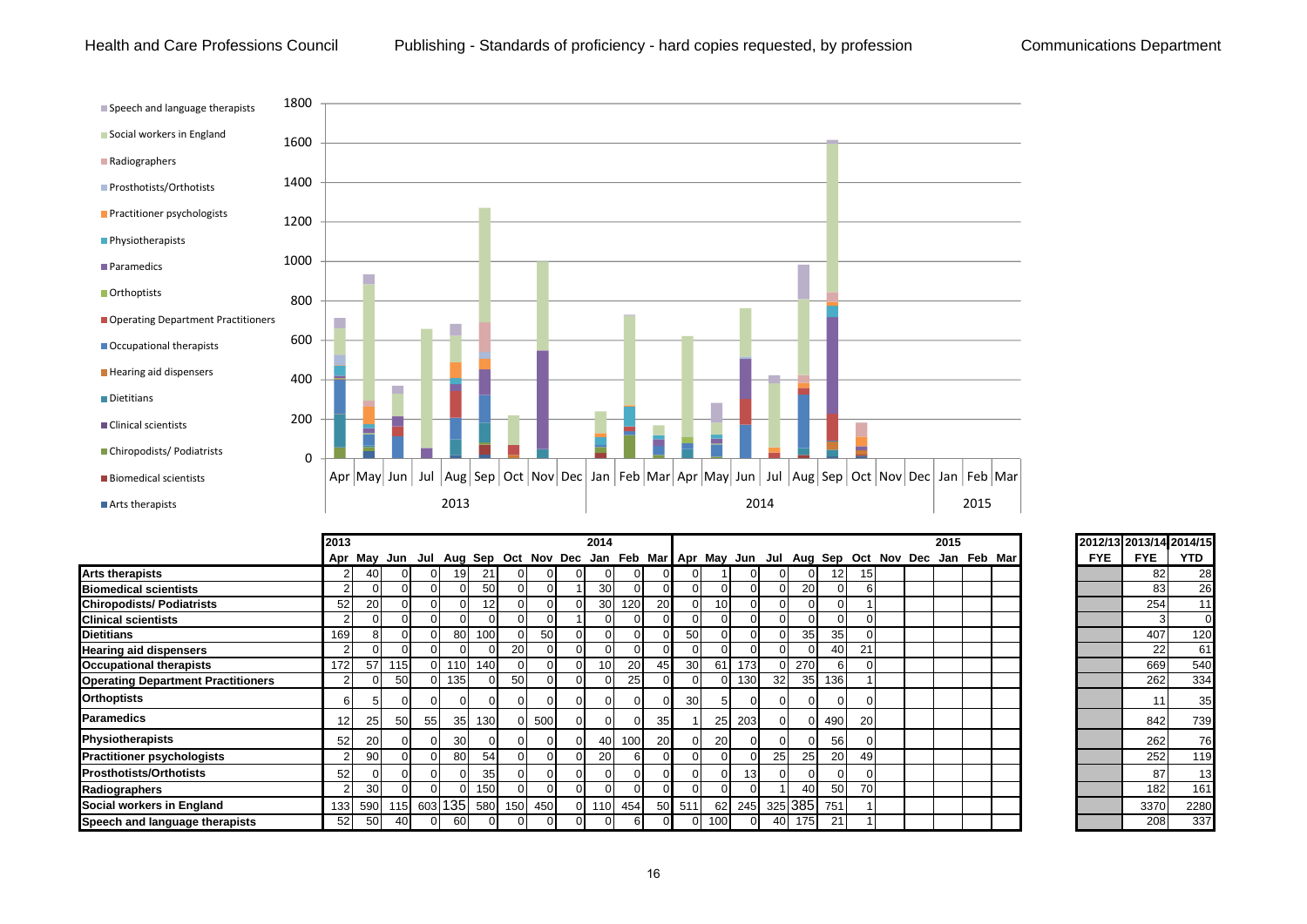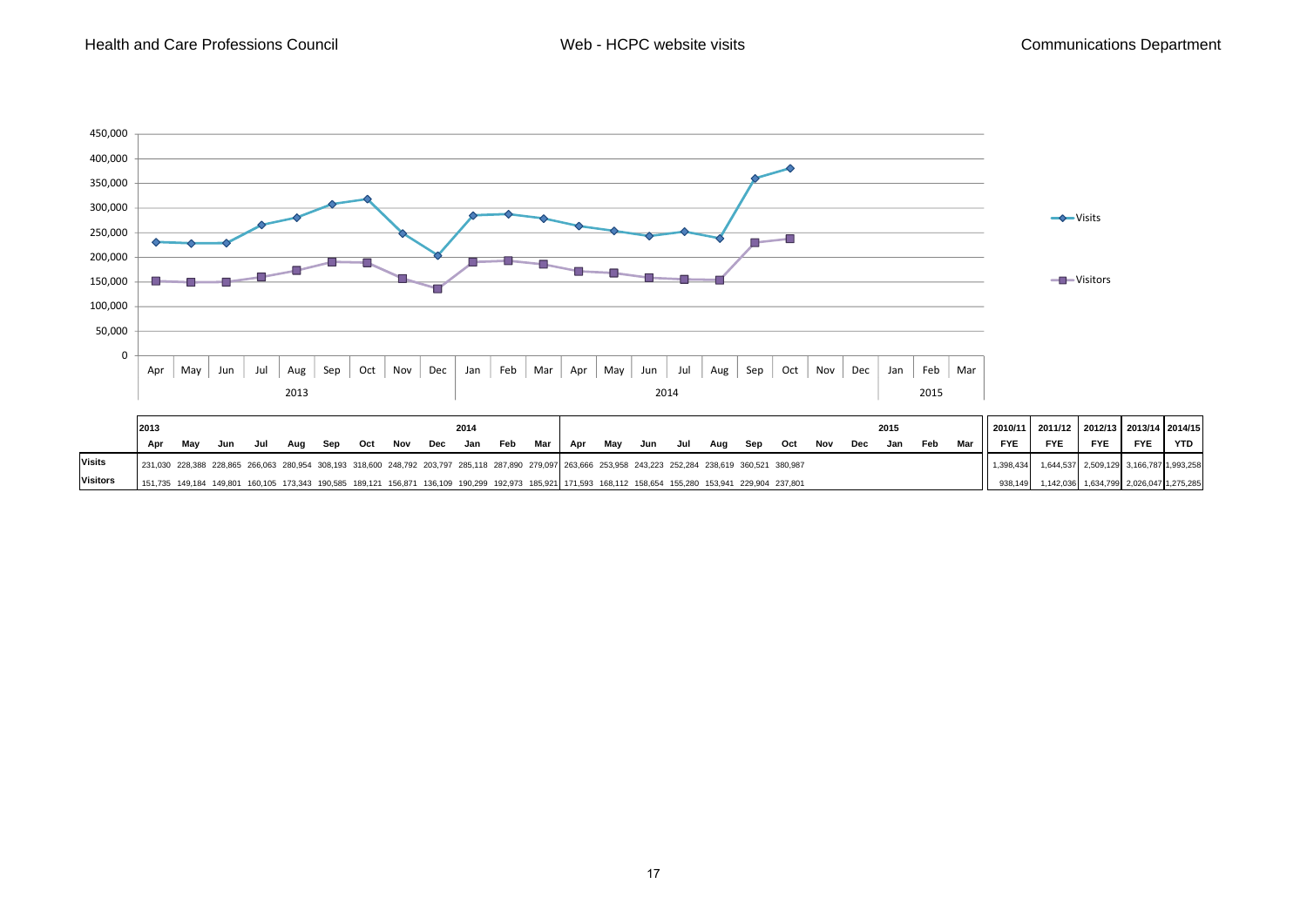Health and Care Professions Council



|                                | 2013 |    |     |     |                                                                                                                                                   |     |     |     |     | 2014 |     |     |     |     |     |     |     |     |     |     |     | 2015 |     |     |            |            |            | 2010/11 2011/12 2012/13   2013/14 | 2014/15    |
|--------------------------------|------|----|-----|-----|---------------------------------------------------------------------------------------------------------------------------------------------------|-----|-----|-----|-----|------|-----|-----|-----|-----|-----|-----|-----|-----|-----|-----|-----|------|-----|-----|------------|------------|------------|-----------------------------------|------------|
|                                | Apr  | Ma | Jun | Jul | Aua                                                                                                                                               | Sep | Oct | Nov | Dec | Jan  | Feb | Mar | Apr | Mav | Jun | Jul | Aua | Sen | Oct | Nov | Dec | Jan  | Feb | Mar | <b>FYE</b> | <b>FYE</b> | <b>FYE</b> | <b>FYE</b>                        | <b>YTD</b> |
| <b>Page views</b> $_{216,705}$ |      |    |     |     | 5 221.799 205.684 292.324 317.873 316.866 356.272 239.490 181.046 243.448 240.197 228.034 227.751 209.093 208.276 265.876 231.569 337.663 389.022 |     |     |     |     |      |     |     |     |     |     |     |     |     |     |     |     |      |     |     |            |            |            |                                   | .869.250   |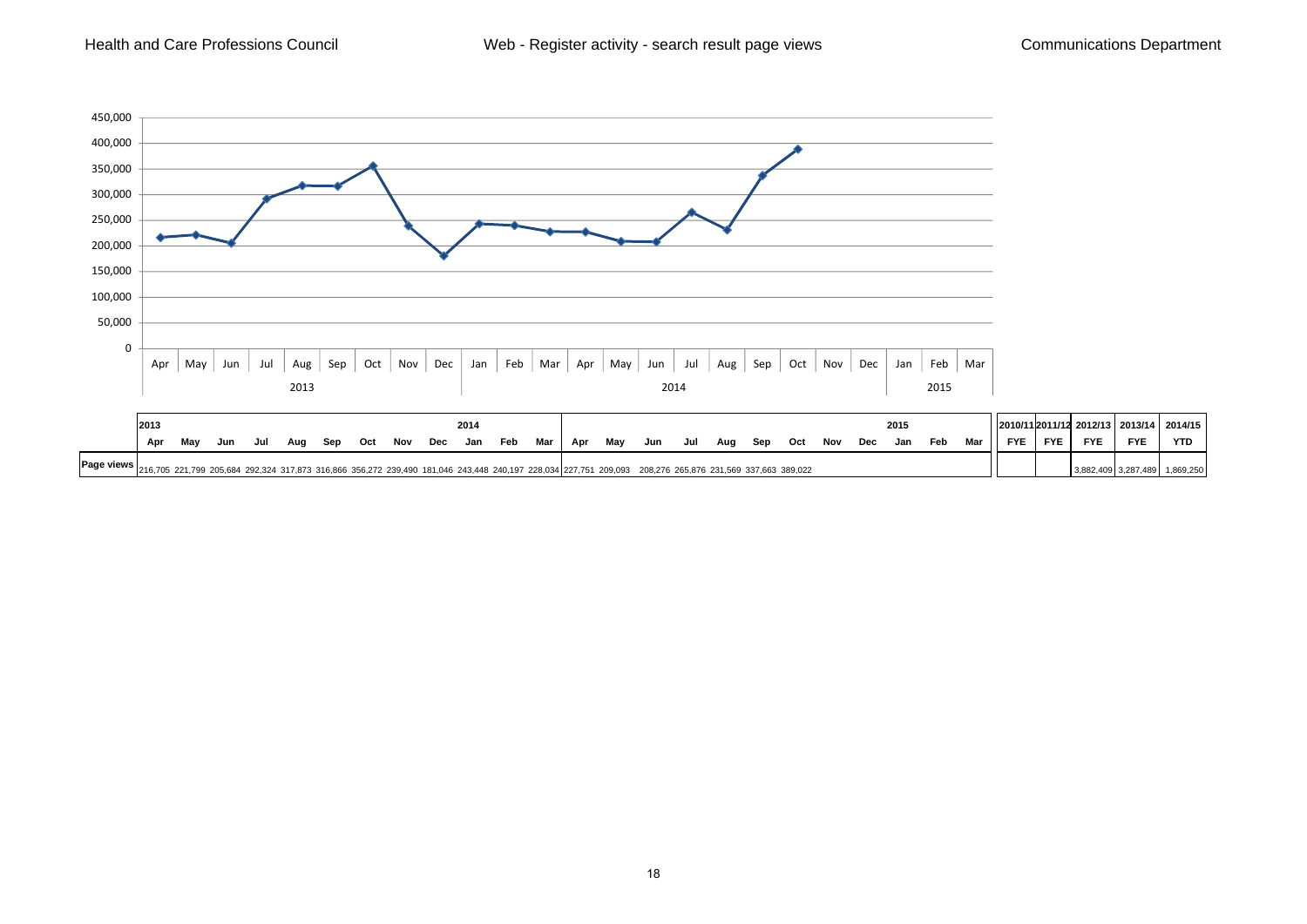

|                | 2013  |                |                                                                                       |          |     |          |     |     | 2014    |                         |     |     |     |                     |  |  | 2015 |         | 2010/11   2011/12   2012/13   2013/14   2014/15 |            |            |            |            |
|----------------|-------|----------------|---------------------------------------------------------------------------------------|----------|-----|----------|-----|-----|---------|-------------------------|-----|-----|-----|---------------------|--|--|------|---------|-------------------------------------------------|------------|------------|------------|------------|
|                |       | Apr Mav        | Jun Jul Aug Sep Oct Nov Dec Jan Feb Mar   Apr May Jun Jul Aug Sep Oct Nov Dec Jan Feb |          |     |          |     |     |         |                         |     |     |     |                     |  |  |      | Mar I I | <b>FYE</b>                                      | <b>FYE</b> | <b>FYE</b> | <b>FYE</b> | <b>YTD</b> |
| <b>liPhone</b> | 1.159 | 1090 1130 1013 |                                                                                       |          |     | 992 1150 | 993 | 890 | 796 884 | 858 851                 | 829 | 852 | 997 | 913 1007 1115 1194  |  |  |      |         |                                                 |            | 11.452     | 11,806     | 6,907      |
| <b>Android</b> | 103   | 142            |                                                                                       | 143  192 | 186 | 202      | 228 |     |         | 195 212 250 282 294 300 |     | 303 |     | 280 275 309 335 347 |  |  |      |         |                                                 |            |            | 2.429      | 2.149      |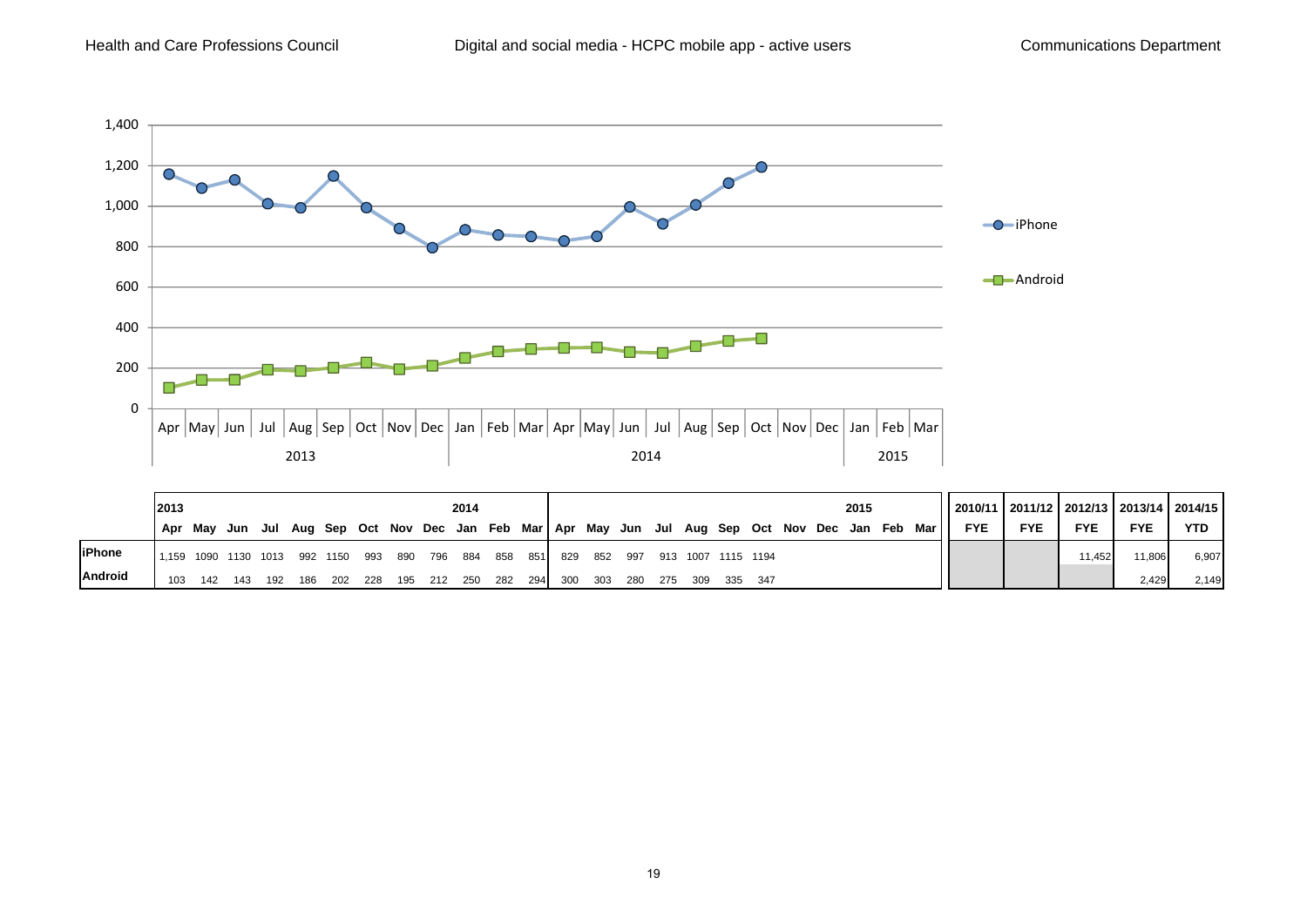

|                | 2013                                                                                                               |     |         |     |                 |     | 2014                                                                      |     |     |     |       |  |                           |  | 2015 |     |     |            |            |            |            | 2010/11   2011/12   2012/13   2013/14   2014/15 |
|----------------|--------------------------------------------------------------------------------------------------------------------|-----|---------|-----|-----------------|-----|---------------------------------------------------------------------------|-----|-----|-----|-------|--|---------------------------|--|------|-----|-----|------------|------------|------------|------------|-------------------------------------------------|
|                | Apr                                                                                                                | Mav | Jun Jul |     |                 |     | Aug Sep Oct Nov Dec Jan Feb Mar   Apr May Jun Jul Aug Sep Oct Nov Dec Jan |     |     |     |       |  |                           |  |      | Feb | Mar | <b>FYE</b> | <b>FYE</b> | <b>FYE</b> | <b>FYE</b> | <b>YTD</b>                                      |
| <b>liPhone</b> | 2,982 3,231 4,037 3,165 3,278 5,948 7,157 2,899 2,091 2,216 3,289 2,061  2,636 1,808 2,619 4,065 3,411 8,379 8,035 |     |         |     |                 |     |                                                                           |     |     |     |       |  |                           |  |      |     |     |            |            |            | 42.354     | 30,953                                          |
| <b>Android</b> | 261                                                                                                                | 272 | 375     | 464 | 643 1.467 1.904 | 400 | 310 380                                                                   | 635 | 306 | 279 | - 363 |  | 588 753 2,314 2,104 1,830 |  |      |     |     |            |            |            | 7.417      | 8,231                                           |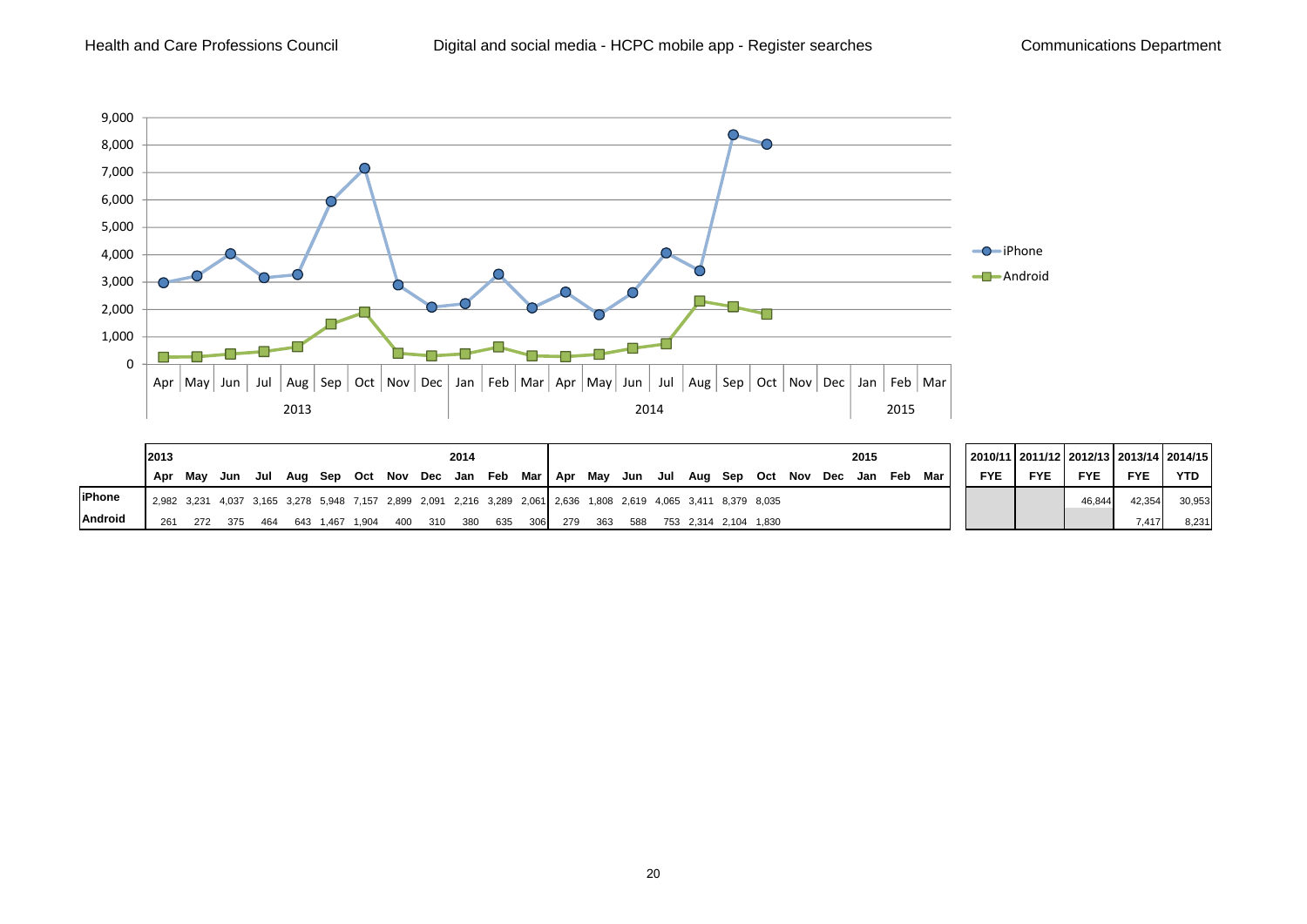

|                | 2013  |                                                                                           |     |  |  |  | 2014 |  |  |  |                                                         |                                                                                                                       |        |             | 2015 |         |  |            |            |            |            | 2010/11   2011/12   2012/13   2013/14   2013/14 |
|----------------|-------|-------------------------------------------------------------------------------------------|-----|--|--|--|------|--|--|--|---------------------------------------------------------|-----------------------------------------------------------------------------------------------------------------------|--------|-------------|------|---------|--|------------|------------|------------|------------|-------------------------------------------------|
|                | Apr   | Mav                                                                                       | Jun |  |  |  |      |  |  |  | Jul Aug Sep Oct Nov Dec Jan Feb Mar Apr May Jun Jul Aug | Sep                                                                                                                   | Oct    | Nov Dec Jan |      | Feb Mar |  | <b>FYE</b> | <b>FYE</b> | <b>FYE</b> | <b>FYE</b> | <b>YTD</b>                                      |
| <b>Views</b>   | 1.753 | 1,820 1,526 1,978 2,341 2,945 3,028 2,745 1,833 2,831 4,199 3,600 3,595 3,819 3,479 3,684 |     |  |  |  |      |  |  |  |                                                         | 6.996 15.861                                                                                                          | 15.957 |             |      |         |  |            |            |            | 30,599     | 53.391                                          |
| <b>Minutes</b> |       |                                                                                           |     |  |  |  |      |  |  |  |                                                         |                                                                                                                       |        |             |      |         |  |            |            |            |            |                                                 |
| watched        |       |                                                                                           |     |  |  |  |      |  |  |  |                                                         | 12,439 2,457 2,469 2,790 2,940 3,709 4,352 3,799 2,364 3,682 5,863 4,795 5,653 7,604 8,699 8,047 16,194 31,483 30,534 |        |             |      |         |  |            |            |            | 41,659     | 108.214                                         |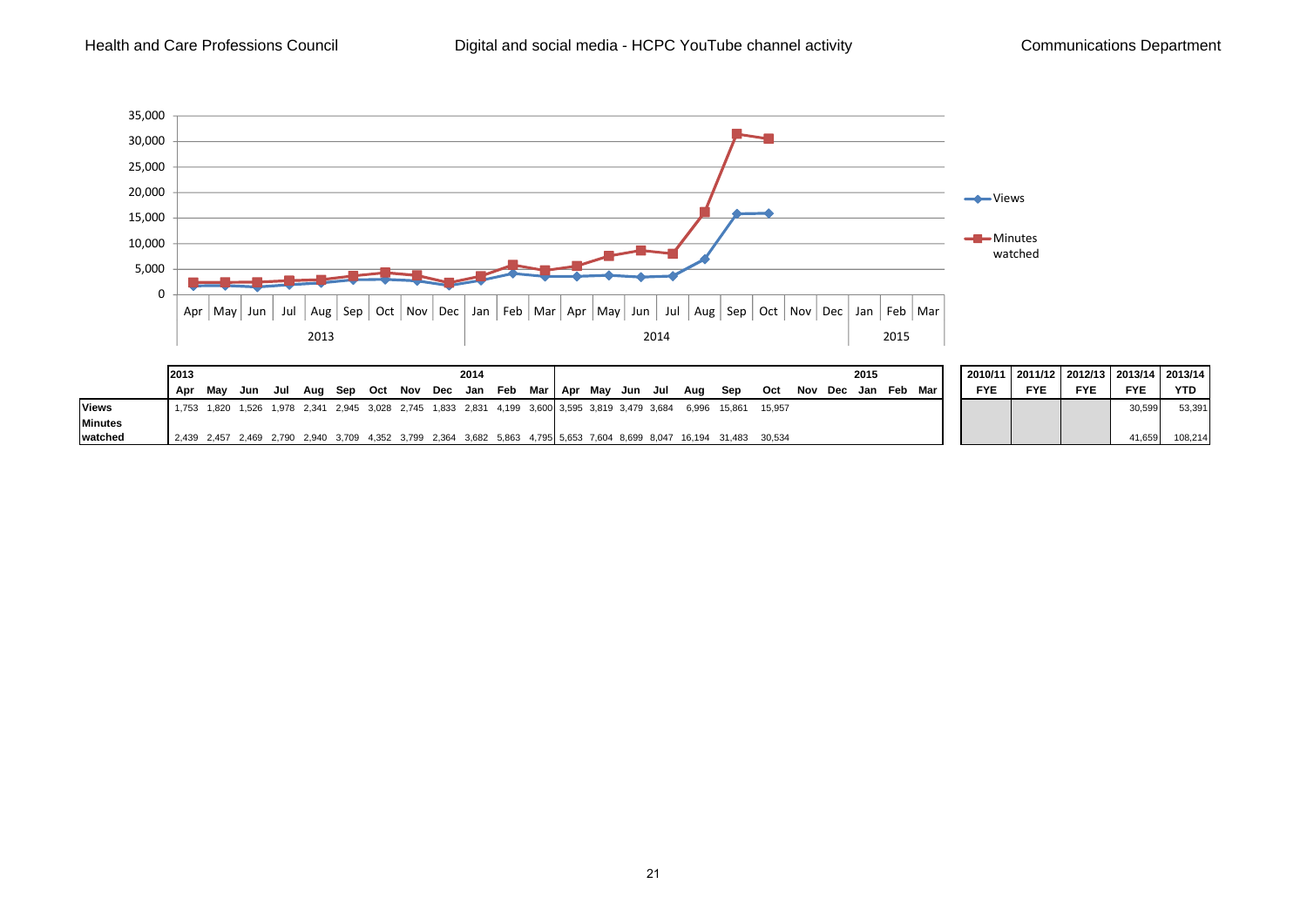

|                          | 2013<br>Mav<br>Oct<br>. Sep<br>Aua<br>l Apr<br>Jul | 2014<br>Jan Feb Mar<br>Nov Dec | Apr    | May  | Jun  | Jul  | Aug  | Sep  | Oct  | Nov | Dec | 201<br>Jar | Feb | Mar | 2010/11<br><b>FYE</b> | 2011/12<br><b>FYE</b> | 2012/13<br><b>FYE</b> | 2013/14<br><b>FYE</b> | 2014/15 |
|--------------------------|----------------------------------------------------|--------------------------------|--------|------|------|------|------|------|------|-----|-----|------------|-----|-----|-----------------------|-----------------------|-----------------------|-----------------------|---------|
| <b>Twitter followers</b> | ึงนเ                                               | cooc<br>5966<br>6247           | 74.341 | 7404 | 7650 | 7010 | 8141 | 8441 | 8807 |     |     |            |     |     |                       |                       |                       | 25,721                | 55,496  |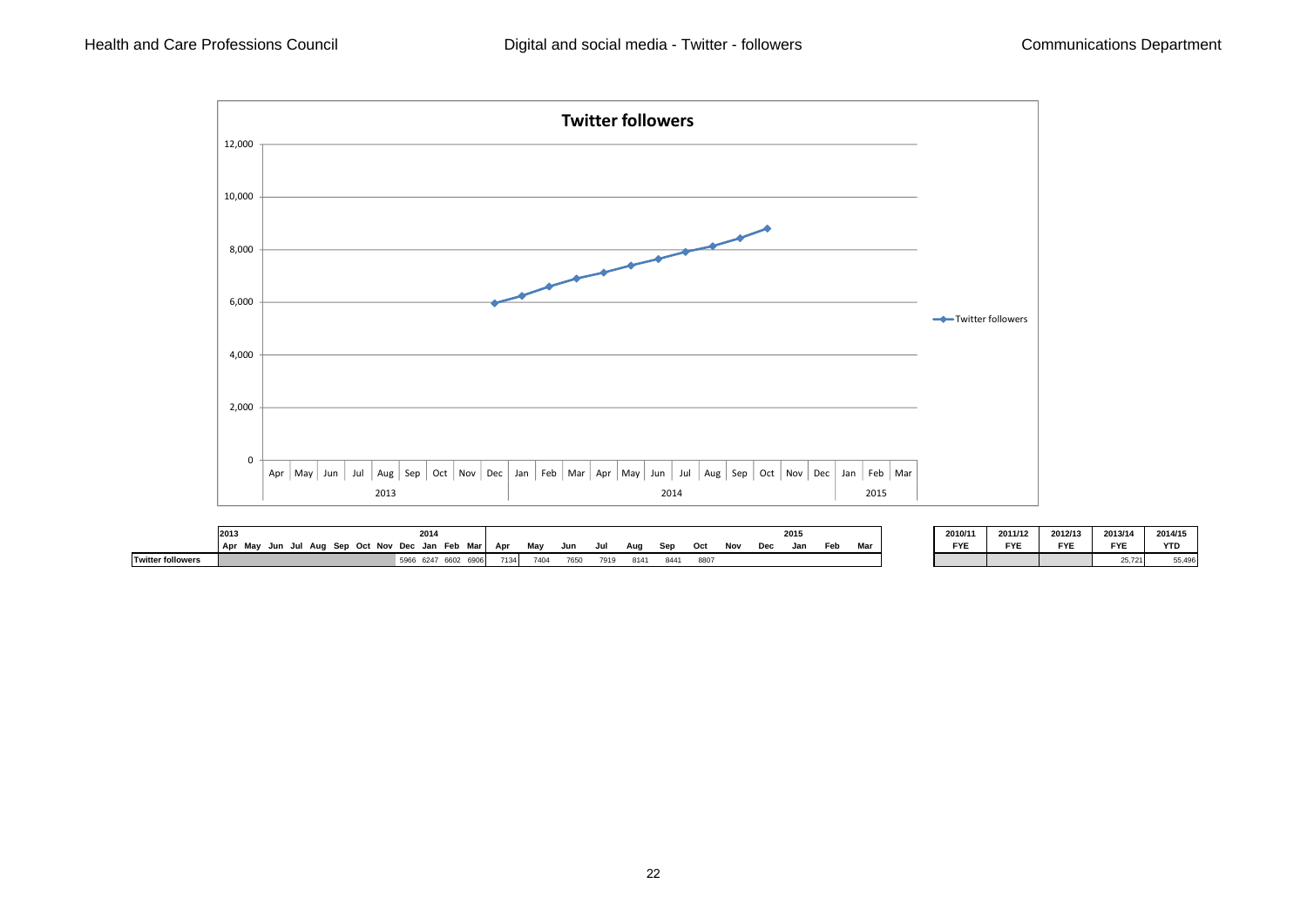#### Health and Care Professions Council

#### **September**



#### **October**